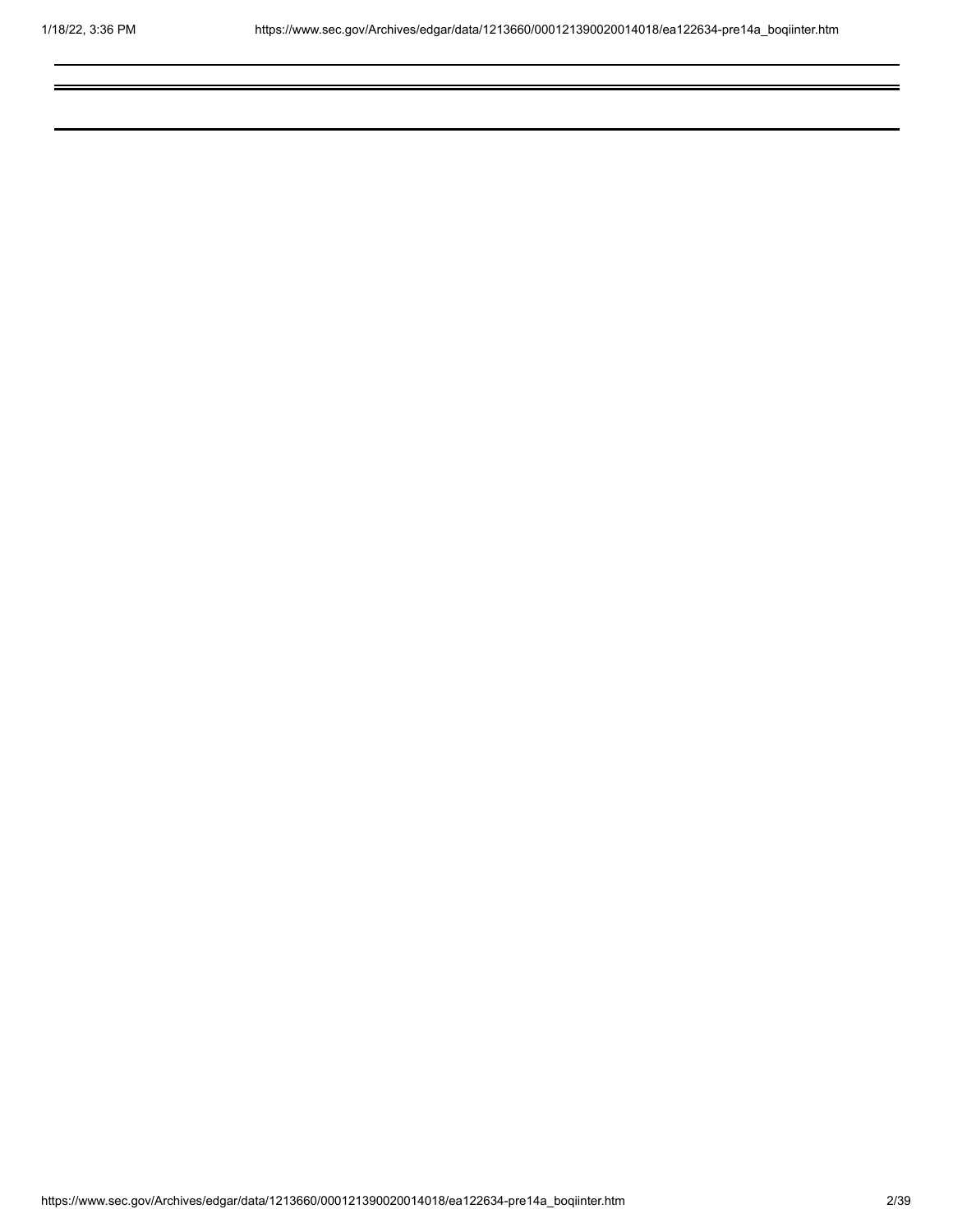## **PRELIMINARY PROXY STATEMENT – SUBJECT TO COMPLETION**

#### **BOQI INTERNATIONAL MEDICAL INC.**

#### **NOTICE OF ANNUAL MEETING OF STOCKHOLDERS TO BE HELD JULY [ ], 2020**

To Our Stockholders:

You are invited to attend the Annual Meeting of Stockholders (the "Annual Meeting") of BOQI International Medical Inc. (the "Company") on July [ ], 2020 at 9:00 a.m.(local time) at Hilton Dalian at Dalian City Center, 5<sup>th</sup> Floor Conference Room, No.1 Gangpu Road, Zhongshan District, Dalian, Liaoning Province, P. R. China, for the following purposes:

- 1. To elect the seven nominees named in the accompanying proxy statement to serve as directors of the Company until the next annual meeting of stockholders and until their respective successors have been duly elected and qualified;
- 2. To approve, in accordance with Nasdaq Marketplace Rule 5635(d), the issuance of shares of the Company's common stock to be issued upon (i) conversion of the newly issued senior secured convertible notes in the aggregate principal amount of \$4.45 million sold to two institutional investors (the "Institutional Investors") on June 2, 2020; (ii) conversion of additional senior secured convertible notes in the aggregate principal amount of up to \$2.10 million that may be sold to the Institutional Investors; (iii) exercise of up to 1,300,000 warrants issued to the Institutional Investors; and (iv) exercise of warrants to initially purchase 171,845 shares of the Company's common stock, subject to increase in the event the Institutional Investors purchase additional senior secured convertible notes, issued to the placement agent for the private placement of the senior secured convertible notes and warrants to the Institutional Investors;
- 3. To approve, on an advisory basis, the compensation of the Company's executive officers named in the accompanying proxy statement;
- 4. To ratify the appointment of HHC, LLP as the Company's independent registered public accounting firm for the year ending December 31, 2020; and
- 5. To transact such other business as may properly be brought before the Annual Meeting and any adjournment or postponement thereof.

Stockholders of record at the close of business on [ ], 2020 shall be entitled to notice of and to vote at the Annual Meeting and any adjournments or postponements thereof. A stockholder list will be available at our corporate offices beginning [ ], 2020 during normal business hours for examination by any stockholder registered on our stock ledger as of the record date for any purpose germane to the Annual Meeting.

#### Your vote is important. Please submit a proxy as soon as possible so that your shares can be voted at the Annual Meeting.

#### **By Order of the Board of Directors**

*Tiewei Song* Chief Executive Officer and President

Dalian, China  $[$   $]$ , 2020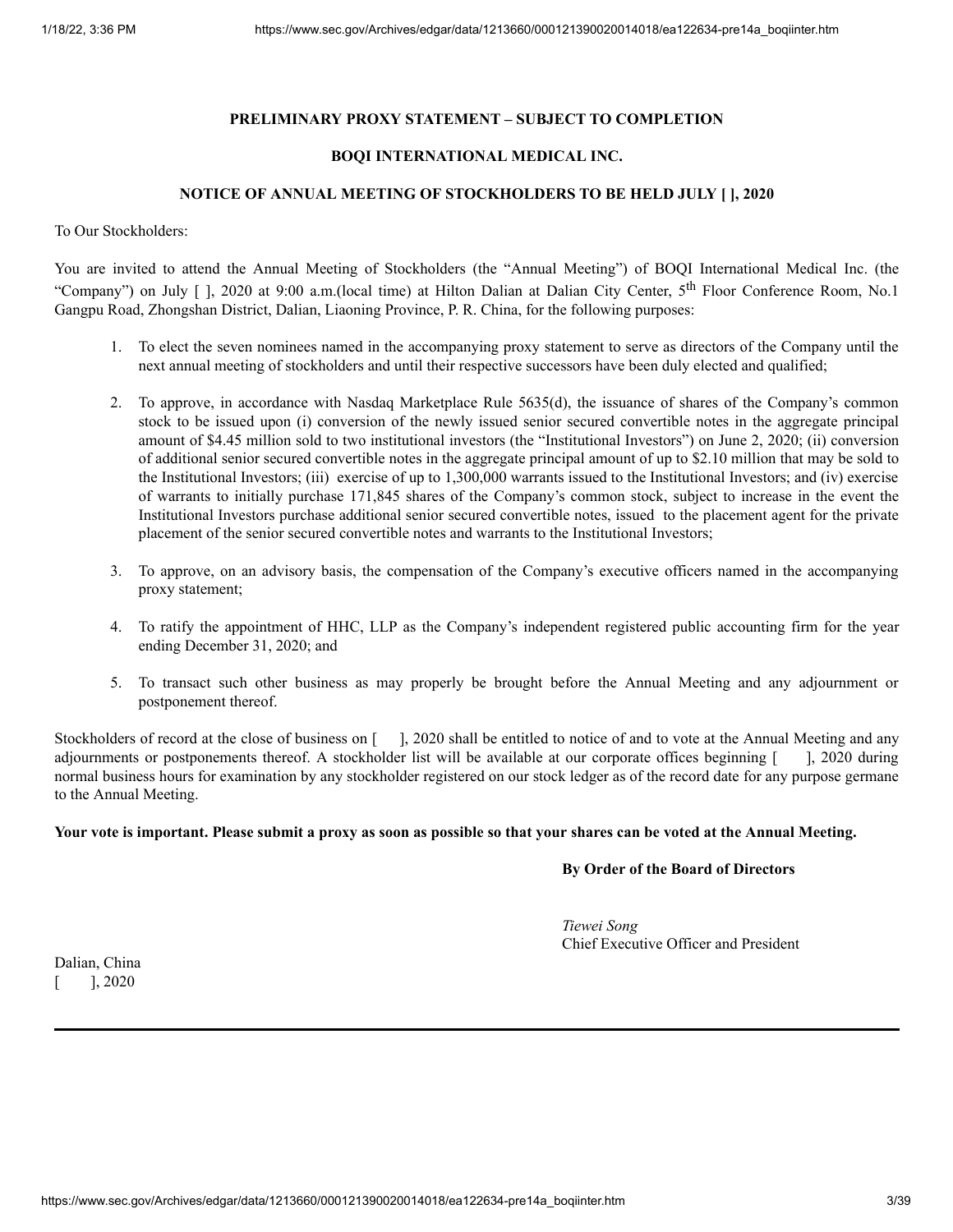# **YOUR VOTE IS IMPORTANT**

**THIS PROXY STATEMENT IS FURNISHED IN CONNECTION WITH THE SOLICITATION OF PROXIES BY THE COMPANY, ON BEHALF OF THE BOARD OF DIRECTORS, FOR THE 2020 ANNUAL MEETING OF STOCKHOLDERS. THE PROXY STATEMENT AND THE RELATED PROXY CARD ARE BEING DISTRIBUTED ON OR ABOUT [ ], 2020. YOU CAN VOTE YOUR SHARES USING ONE OF THE FOLLOWING METHODS:**

- **● COMPLETE AND RETURN A WRITTEN PROXY CARD; OR**
- **ATTEND IN PERSON THE COMPANY'S 2020 ANNUAL MEETING OF STOCKHOLDERS AND VOTE**

**ALL STOCKHOLDERS ARE CORDIALLY INVITED TO ATTEND THE MEETING. HOWEVER, TO ENSURE YOUR REPRESENTATION AT THE MEETING, YOU ARE URGED TO MARK, SIGN, DATE AND RETURN THE ENCLOSED PROXY CARD AS PROMPTLY AS POSSIBLE IN THE POSTAGE-PREPAID ENVELOPE ENCLOSED FOR THAT PURPOSE. ANY STOCKHOLDER ATTENDING THE MEETING MAY VOTE IN PERSON EVEN IF HE OR SHE HAS RETURNED A PROXY CARD.**

**IMPORTANT NOTICE REGARDING THE AVAILABILITY OF PROXY MATERIALS FOR THE STOCKHOLDERS MEETING TO BE HELD ON JULY [ ], 2020 — THE PROXY STATEMENT AND THE 2019 ANNUAL REPORT TO STOCKHOLDERS ARE AVAILABLE AT** *HTTP:* **WWW.BIMIHC.COM.**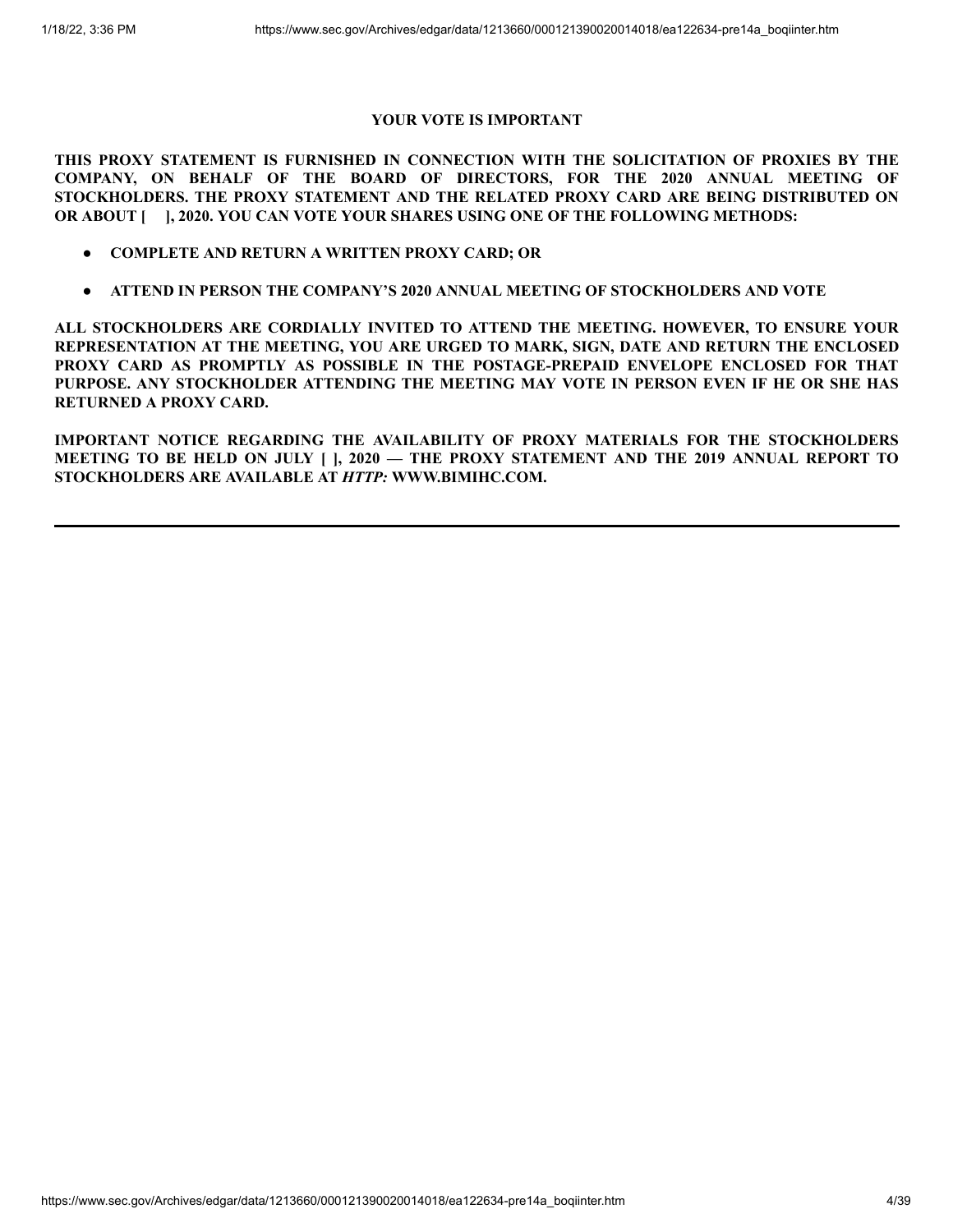# **TABLE OF CONTENTS**

| <b>GENERAL INFORMATION</b>                                                          |    |
|-------------------------------------------------------------------------------------|----|
| <b>PROPOSAL ONE—ELECTION OF DIRECTORS</b>                                           |    |
| <b>CORPORATE GOVERNANCE</b>                                                         |    |
| <b>EXECUTIVE COMPENSATION</b>                                                       | 10 |
| SECURITY OWNERSHIP OF CERTAIN BENEFICIAL OWNERS AND MANAGEMENT                      |    |
| SECTION 16(A) BENEFICIAL OWNERSHIP REPORTING COMPLIANCE                             |    |
| <b>PROPOSAL TWO—APPROVAL OF ISSUANCE OF SECURITIES</b>                              | 14 |
| PROPOSAL THREE—ADVISORY VOTE ON EXECUTIVE COMPENSATION                              |    |
| PROPOSAL FOUR—RATIFICATION OF SELECTION OF INDEPENDENT REGISTERED PUBLIC ACCOUNTING |    |
| <b>FIRM</b>                                                                         | 22 |
| <b>ADDITIONAL INFORMATION</b>                                                       | 23 |
|                                                                                     |    |

i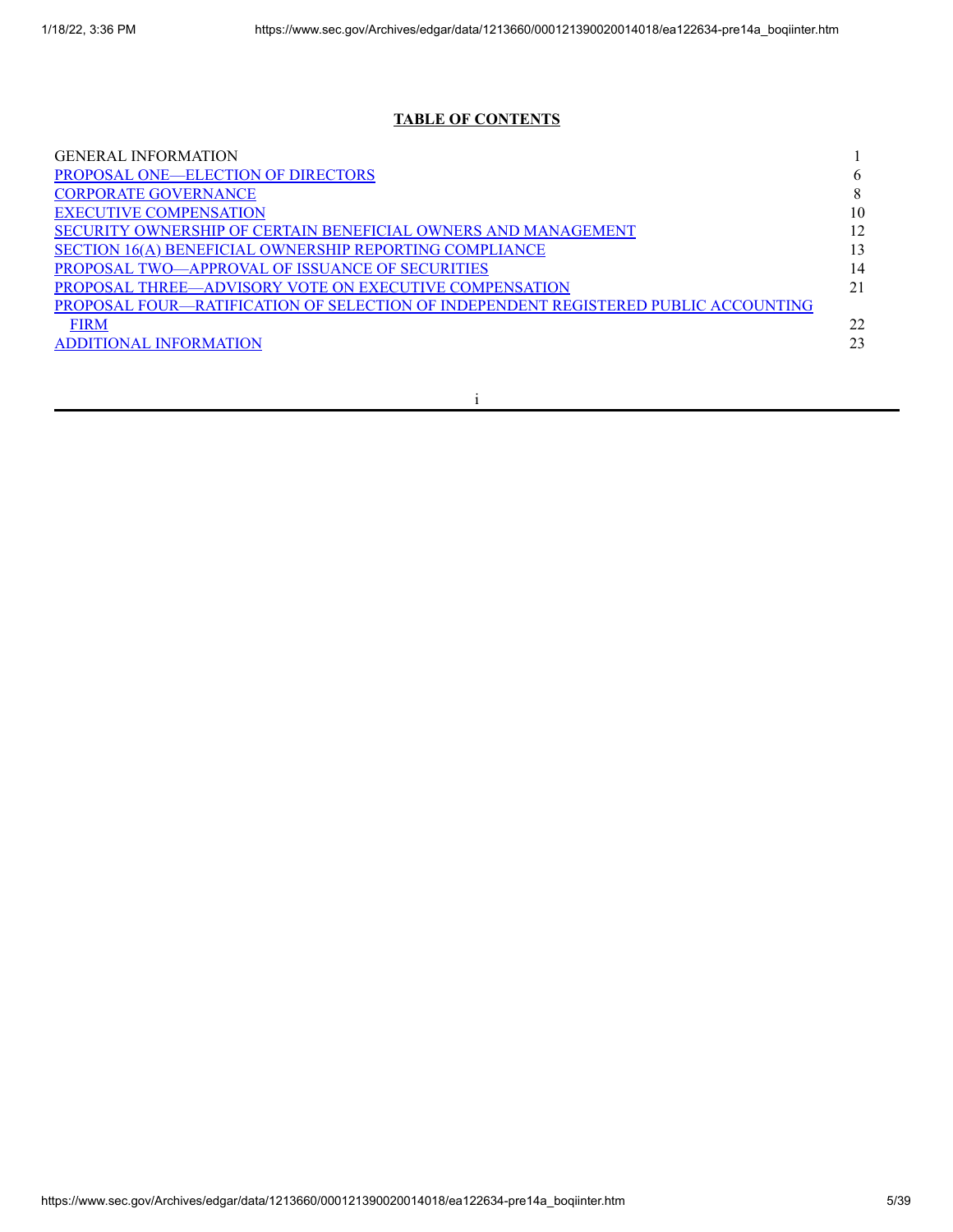## **BOQI INTERNATIONAL MEDICAL INC.**

# **PROXY STATEMENT FOR THE ANNUAL MEETING OF STOCKHOLDERS TO BE HELD ON JULY [ ], 2020**

# **QUESTIONS AND ANSWERS ABOUT THE PROXY MATERIALS AND THE ANNUAL MEETING**

#### **Q: Why am I receiving these materials?**

**A:** We are providing these proxy materials to you in connection with the solicitation of proxies by the Board of Directors (the "Board") of our company for our 2020 Annual Meeting of Stockholders, which will take place on July [ ], 2020. As a stockholder of record, you are invited to attend the Annual Meeting and are entitled and requested to vote on the items of business described in this proxy statement. This proxy statement and accompanying proxy card (or voting instruction card) are being sent on or about [ ], 2020 to all stockholders entitled to vote at the Annual Meeting.

## **Q: When and where will the Annual Meeting be held?**

**A**: The Annual Meeting will be held on July [ ], 2020 at 9:00 a.m. local time, at the Hilton Dalian at Dalian City Center, 5th Floor Conference Room, No.1 Gangpu Road, Zhongshan District, Dalian, Liaoning Province, P. R. China.

## **Q: How do I attend the Annual Meeting?**

- A: Only stockholders of record on the record date of [ ], 2020 (the "Record Date") are entitled to notice of, and to attend or vote at, the Annual Meeting. If you plan to attend the meeting in person, please bring the following:
	- Photo identification.
	- Acceptable proof of ownership if your shares are held in "street name."

*Street name* means your shares are held of record by brokers, banks, or other institutions. See below for additional information.

*Acceptable proof of ownership* is either (a) a letter from your broker confirming that you beneficially owned shares of our common stock on the Record Date or (b) an account statement showing that you beneficially owned shares of our common stock on the Record Date. If your shares are held in street name, you may attend the meeting with proof of ownership, but you may not vote your shares in person at the Annual Meeting unless you have obtained a "legal proxy" or other evidence from your broker giving you the right to vote your shares at the Annual Meeting.

## **Q: What information is contained in this proxy statement?**

**A:** This proxy statement contains information regarding our corporate governance practices, our Board, our named executive officers, the compensation of our directors and named executive officers, the proposals to be voted on at the Annual Meeting and certain other required information.

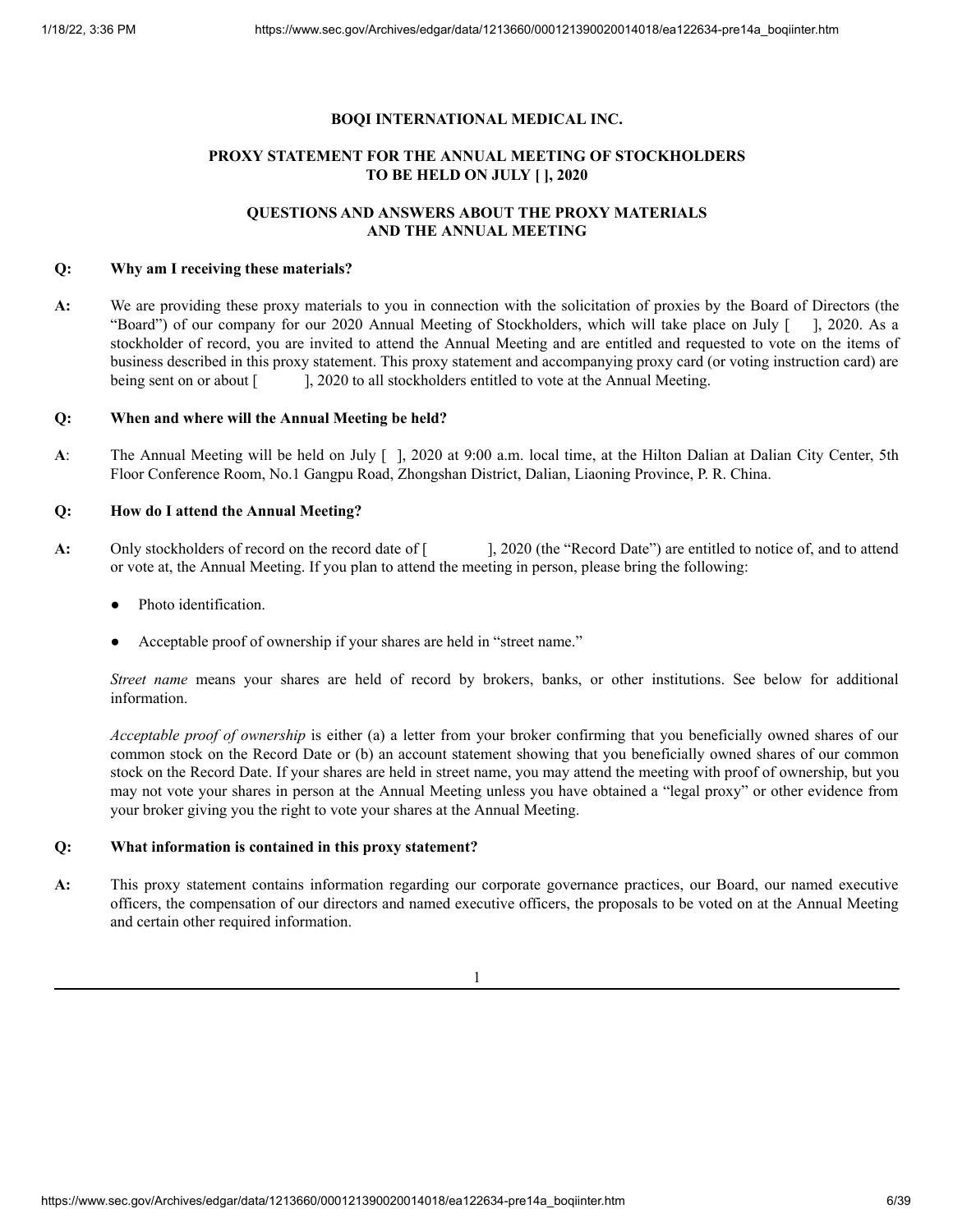# Q: How may I obtain the Company's Annual Report on Form 10-K for the year ended December 31, 2019?

**A:** We have enclosed with this proxy statement a copy of our Annual Report on Form 10-K for the fiscal year ended December 31, 2019. Our Annual Report on Form 10-K can also be accessed through our website. We filed our Annual Report on Form 10-K for the fiscal year ended December 31, 2019 with the Securities and Exchange Commission ("SEC") on May 14, 2020. We sometimes refer to our Annual Report on Form 10-K for the fiscal year ended December 31, 2019, as our 2019 Annual Report.

## **Q: What items of business will be voted on at the Annual Meeting?**

- **A:** The items of business scheduled to be voted on at the Annual Meeting are:
	- 1. To elect the seven nominees named in this proxy statement to serve as directors of the Company until the next annual meeting of stockholders and until their respective successors have been duly elected and qualified;
	- 2. To approve, in accordance with Nasdaq Marketplace Rule 5635(d), the issuance of shares of the Company's common stock to be issued upon (i) conversion of the newly issued senior secured convertible notes in the aggregate principal amount of \$4.45 million sold to two institutional investors (the "Institutional Investors") on June 2, 2020; (ii) conversion of additional senior secured convertible notes in the aggregate principal amount of up to \$2.10 million that may be sold to the Institutional Investors; (iii) exercise of up to 1,300,000 warrants issued to the Institutional Investors; and (iv) exercise of warrants to initially purchase 171,845 shares of the Company's common stock, subject to increase in the event the Institutional Investors purchase additional senior secured convertible notes, issued to the placement agent for the private placement of the senior secured convertible notes and warrants to the Institutional Investors;
	- 3. To approve, on an advisory basis, the compensation of the Company's executive officers named in this proxy statement;
	- 4. To ratify the appointment of HHC, LLP as the Company's independent registered public accounting firm for the year ending December 31, 2020; and
	- 5. To transact such other business as may properly be brought before the Annual Meeting and any adjournment or postponement thereof.

## **Q: How many votes must the nominees for director have to be elected?**

**A:** In order for a director to be elected at a meeting at which a quorum is present, the director must receive the affirmative vote of a plurality of the shares voted. There is no cumulative voting for our directors or otherwise.

#### **Q: What are the voting requirements to approve the other proposals?**

**A:** The affirmative vote of a majority of the shares cast in person or represented by proxy at the Annual Meeting and entitled to vote on the matter is required to approve each of the voting proposals in this proxy statement, other than Proposals One and Two. With respect to Proposal One, the seven director nominees receiving the highest number of affirmative votes will be elected. With respect to Proposal Two, the affirmative vote of a majority of shares outstanding is required to approve the proposal.

## **Q: How does the Board recommend that I vote?**

**A:** The Board recommends that you vote your shares "FOR" all seven of the director nominees; "FOR" the approval of the issuance of the Company's securities for the purposes of Nasdaq Listing Rule 5635; "FOR" the approval, on an advisory basis, of the compensation of the executive officers named in this proxy statement; and "FOR" the ratification of the appointment of HHC, LLP as our independent registered public accounting firm.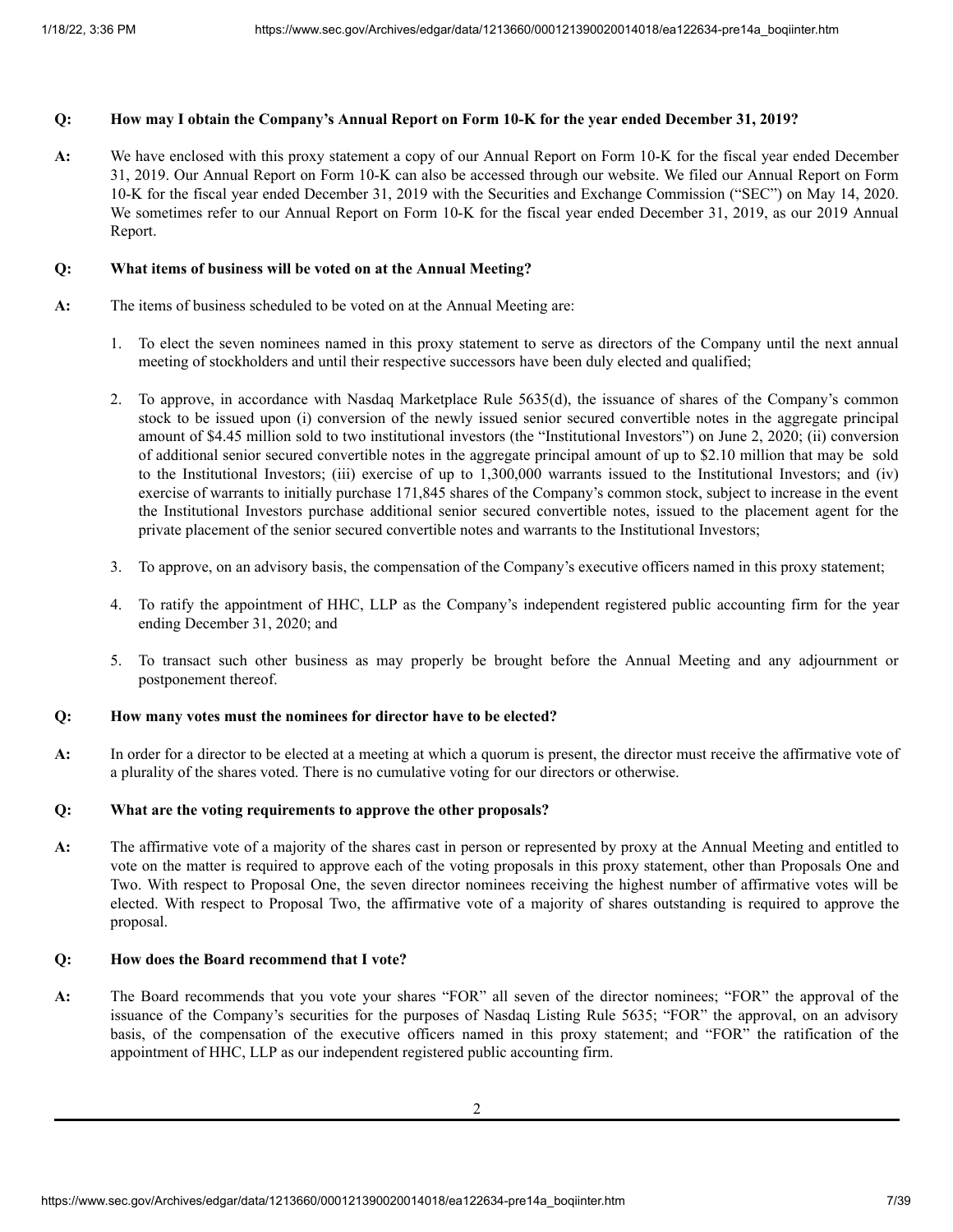If you return a properly completed proxy card, or vote your shares by telephone or Internet, your shares of common stock will be voted on your behalf as you direct. If not otherwise specified, the shares of common stock represented by the proxies will be voted in accordance with the Board's recommendations.

#### **Q: What shares may I vote?**

**A:** Each share of our common stock \$0.001 par value issued and outstanding as of the close of business on the Record Date is entitled to one vote on each of the matters to be voted upon at the Annual Meeting.

You may vote all shares owned by you as of the Record Date, including (a) shares held directly in your name as the stockholder of record and (b) shares held for you as the beneficial owner through a broker, trustee or other nominee. We had [ ] shares of common stock issued and outstanding on the Record Date.

## Q: What is the difference between being a stockholder of record and being the beneficial owner of shares held in street **name?**

**A:** A stockholder of record owns shares which are registered in his or her own name. A beneficial owner owns shares which are held in street name through a third party, such as a broker. As summarized below, there are some distinctions between a stockholder of record and a beneficial owner.

#### **Stockholder of Record**

You are the stockholder of record of any of your shares registered directly in your name with our transfer agent, Corporate Stock Transfer, Inc. With respect to such shares, these proxy materials are being sent to you by the Company. As the stockholder of record, you have the right to grant your voting proxy directly to our designees Mr. Tiewei, the Company's Chief Executive Officer, and Mr. Yongquan Bi, the Chairman of the Board, or either of them, or such other person you wish to designate, or to vote in person at the Annual Meeting. We have enclosed a proxy card for you to grant your voting proxy to Mr. Tiewei Song and Mr. Yongquan Bi.

#### **Shares Beneficially Held in Street Name**

You are the beneficial owner of any of your shares held in street name. With respect to such shares registered through a broker, these proxy materials, together with a voting instruction card, are being forwarded to you by your broker. As the beneficial owner, you have the right to direct your broker how to vote. You may use the voting instruction card provided by your broker for this purpose. Even if you have directed your broker how to vote, you may also attend the Annual Meeting. However, you may not vote your shares in person at the Annual Meeting unless you obtain a "legal proxy" or other evidence from your broker giving you the right to vote the shares at the Annual Meeting.

#### **Q: Who is entitled to attend the Annual Meeting and what are the admission procedures?**

**A:** You are entitled to attend the Annual Meeting only if you were a stockholder as of the close of business on the Record Date or if you hold a valid proxy for the Annual Meeting. A list of stockholders eligible to vote at the Annual Meeting will be available for inspection at the Annual Meeting. If you are a beneficial holder, you will need to provide proof of beneficial ownership as of the Record Date, such as a brokerage account statement showing that you owned shares of the Company's common stock as of the Record Date or the voting instruction card provided by your broker. The Annual Meeting will begin promptly at 9:00 a.m., local time. You should be prepared to present photo identification for admittance. Check-in will begin one-half hour prior to the meeting. Please allow ample time for the admission procedures.

#### **Q: May I vote my shares in person at the Annual Meeting?**

**A:** If you were a stockholder of record on the Record Date, you may vote your shares in person at the Annual Meeting or through a proxy. If you decide to vote your shares in person, you do not need to present your share certificate(s) at the Annual Meeting; your name will be on the list of stockholders eligible to vote. If you hold your shares beneficially in street name, you may vote your shares in person at the Annual Meeting only if you obtain a legal proxy or other evidence from your broker giving you the right to vote the shares. Even if you plan to attend the Annual Meeting, we recommend that you also submit your proxy or voting instructions as described below so that your vote will be counted if you later decide not to attend the *Annual Meeting.*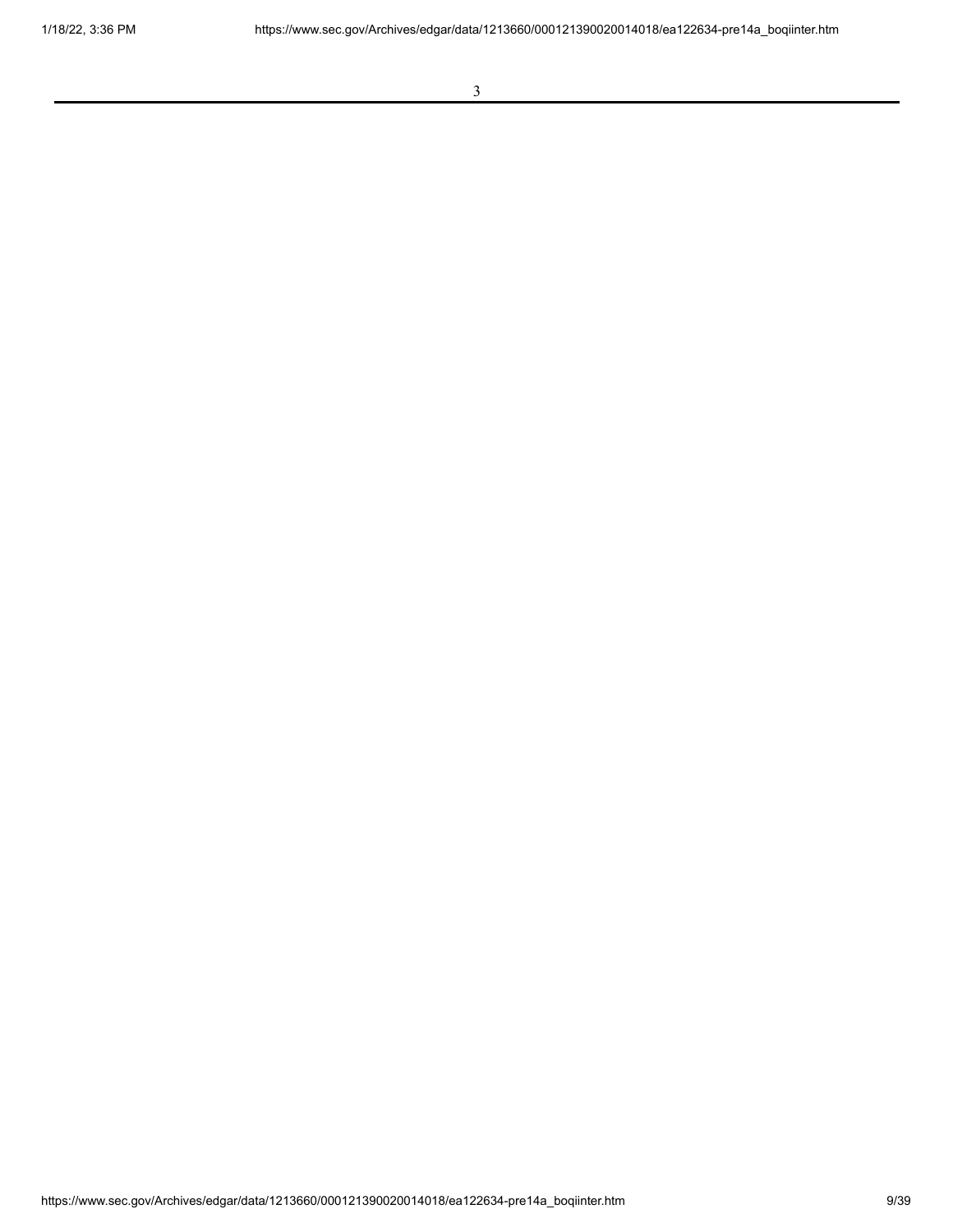## **Q: How can I vote my shares without attending the Annual Meeting?**

**A:** Whether you hold shares directly as the stockholder of record or beneficially in street name, you may direct how your shares are voted without attending the Annual Meeting. If you are a stockholder of record, you may vote by submitting a proxy. If you hold shares beneficially in street name, you may vote by submitting voting instructions to your broker. For directions on how to vote, please refer to the instructions on your proxy card or, for shares held beneficially in street name, the voting instruction card provided by your broker.

Stockholders of record may submit proxies by completing, signing, dating, and mailing their proxy cards to the address provided on the proxy card. Stockholders who hold shares beneficially in street name may vote by completing, signing, and dating the voting instruction cards provided and mailing them to the address provided on the voting instruction card. The proxy card and voting instruction card also include directions as to how you may submit your vote through the Internet. The voting instruction card may also include directions for alternative methods of submitting your vote. We encourage you to vote early. If you choose to vote by mail, please allow sufficient time for your proxy or voting instruction card to reach our vote tabulator prior to the Annual Meeting.

#### **Q: Who will count the votes?**

**A:** Votes at the Annual Meeting will be counted by an inspector of election, who will be appointed by the Board.

## **Q: What is the effect of not voting?**

**A:** If you are a stockholder of record and you do not cast your vote, no votes will be cast on your behalf on any of the items of business at the Annual Meeting. If you are a stockholder of record and you properly sign and return your proxy card, your shares will be voted as you direct. If no instructions are indicated on such proxy card and you are a stockholder of record, shares represented by the proxy will be voted in the manner recommended by the Board on all matters presented in this proxy statement, namely "FOR" all seven of the director nominees; "FOR" the approval of the issuance of the Securities (as described below); "FOR" the approval, on an advisory basis, of the compensation of the executive officers named in this proxy statement; and "FOR" the ratification of the appointment of HHC, LLP as our independent registered public accounting firm.

Generally, broker non-votes occur when shares held by a broker in "street name" for a beneficial owner are not voted with respect to a particular proposal because the broker (1) has not received voting instructions from the beneficial owner and (2) lacks discretionary voting power to vote those shares.

A broker is entitled to vote shares held for a beneficial owner on routine matters. The ratification of the appointment of HHC, LLP as our independent registered public accounting firm in Proposal Four is a routine matter; and, accordingly, a broker is entitled to vote shares held for a beneficial owner on this proposal without instructions from such beneficial owner. On the other hand, absent instructions from a beneficial owner, a broker is not entitled to vote shares held for such beneficial owner on non-routine matters. We believe that the election of directors in Proposal One, approval of the issuance of the Company's Securities for the purposes of Nasdaq Listing Rule 5635 in Proposal Two, and the advisory vote on executive compensation in Proposal Three, are non-routine matters; and, accordingly, brokers do not have authority to vote on such matters absent instructions from beneficial owners. Accordingly, if beneficial owners desire not to have their shares voted by a broker in a certain manner, they should give instructions to their brokers as to how to vote their shares.

Broker non-votes count for purposes of determining whether a quorum is present.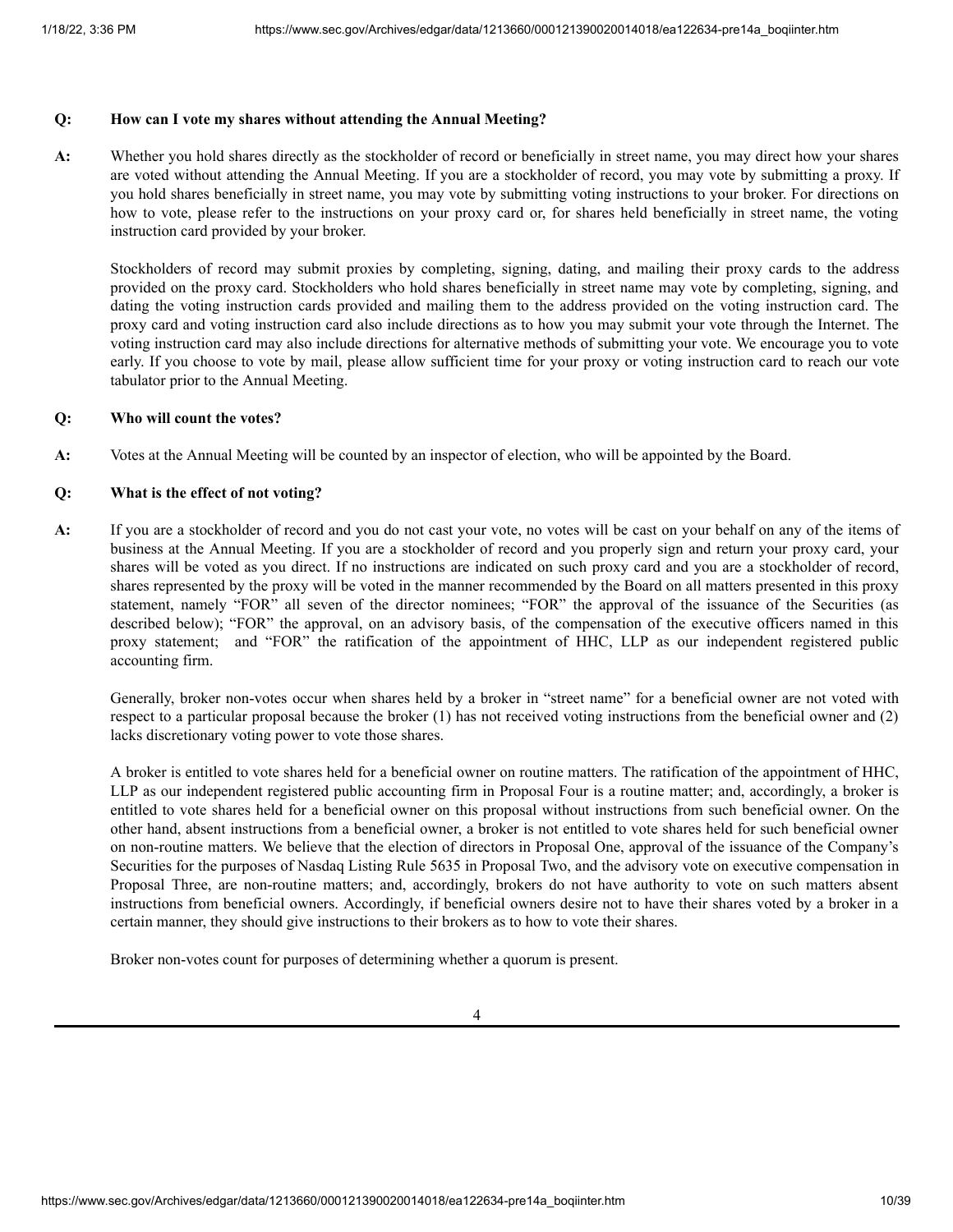Q: How many votes are required for the approval of the proposals to be voted upon, and how will abstentions and broker **non-votes be treated?**

| <b>Proposal</b>                                                                                                      | <b>Votes Required</b>                                                                                                                                                                              | <b>Effect of Votes Withheld /</b><br><b>Abstentions</b>             | <b>Effect</b> of<br><b>Broker</b><br><b>Non-Votes</b>             |
|----------------------------------------------------------------------------------------------------------------------|----------------------------------------------------------------------------------------------------------------------------------------------------------------------------------------------------|---------------------------------------------------------------------|-------------------------------------------------------------------|
| Proposal One: Election of<br><b>Directors</b>                                                                        | Plurality of the votes cast. This means that the Votes withheld will have no<br>seven nominees receiving the highest number effect.<br>of affirmative "FOR" votes will be elected as<br>directors. |                                                                     | Broker non-votes<br>will have no effect.                          |
| Proposal Two: Approval of the<br>Issuance of Securities to the<br>Institutional Investors and the<br>Placement Agent | Affirmative vote of the holders of a majority<br>of the shares of common stock outstanding.                                                                                                        | Abstentions will have the effect<br>of a vote against the proposal. | We do not expect<br>any broker non-<br>votes on this<br>proposal. |
| Proposal Three: Advisory Vote<br>on Executive Compensation                                                           | Affirmative vote of the holders of a majority<br>in voting power of the shares of common<br>stock present in person or by proxy and<br>entitled to vote thereon.                                   | Abstentions will have the effect<br>of a vote against the proposal. | Broker non-votes<br>will have no effect.                          |
| Proposal Four: Ratification of<br>Appointment of Independent<br>Registered Public Accounting<br>Firm                 | Affirmative vote of the holders of a majority<br>in voting power of the shares of common<br>stock present in person or by proxy and<br>entitled to vote thereon.                                   | Abstentions will have the effect<br>of a vote against the proposal. | We do not expect<br>any broker non-<br>votes on this<br>proposal. |

#### **Q: Can I revoke my proxy or change my vote after I have voted?**

**A:** You may revoke your proxy and change your vote by voting again or by attending the Annual Meeting and voting in person. Only your latest dated proxy card received at or prior to the Annual Meeting will be counted. However, your attendance at the Annual Meeting will not have the effect of revoking your proxy unless you forward written notice to the Corporate Secretary at BOQI International Medical Inc.'s offices, or you vote by ballot at the Annual Meeting. If you are a beneficial owner, you will need to request a legal proxy from your broker and bring it with you to vote at the Annual Meeting.

## **Q: How many votes are required to hold the Annual Meeting?**

**A:** The presence, in person or by proxy, of the holders of one-third of the shares of our common stock outstanding and entitled to vote on the Record Date is necessary to hold the Annual Meeting and conduct business. This is called a quorum. Abstentions and broker non-votes will be considered as present at the Annual Meeting for purposes of establishing a quorum.

#### **Q: Who will bear the cost of soliciting votes for the Annual Meeting?**

**A:** The Company is making this solicitation and will pay the entire cost of preparing, printing, assembling, mailing, and distributing these proxy materials. In addition to the use of the mails, proxies may be solicited by personal interview, telephone, electronic mail, and facsimile by directors, officers, and regular employees of the Company. None of the Company's directors, officers or employees will receive any additional compensation for soliciting proxies on behalf of the Board. The Company may also make arrangements with brokerage firms and other custodians, nominees, and fiduciaries for the forwarding of soliciting material to the beneficial owners of common stock held of record by those owners. The Company will reimburse those brokers, custodians, nominees, and fiduciaries for their reasonable out-of-pocket expenses incurred in connection with that service.

#### **Q: Where can I find the voting results of the Annual Meeting?**

**A:** We intend to announce preliminary voting results at the Annual Meeting and will disclose final voting results in a Current Report on Form 8-K that will be filed with the SEC not more than four business days following the Annual Meeting.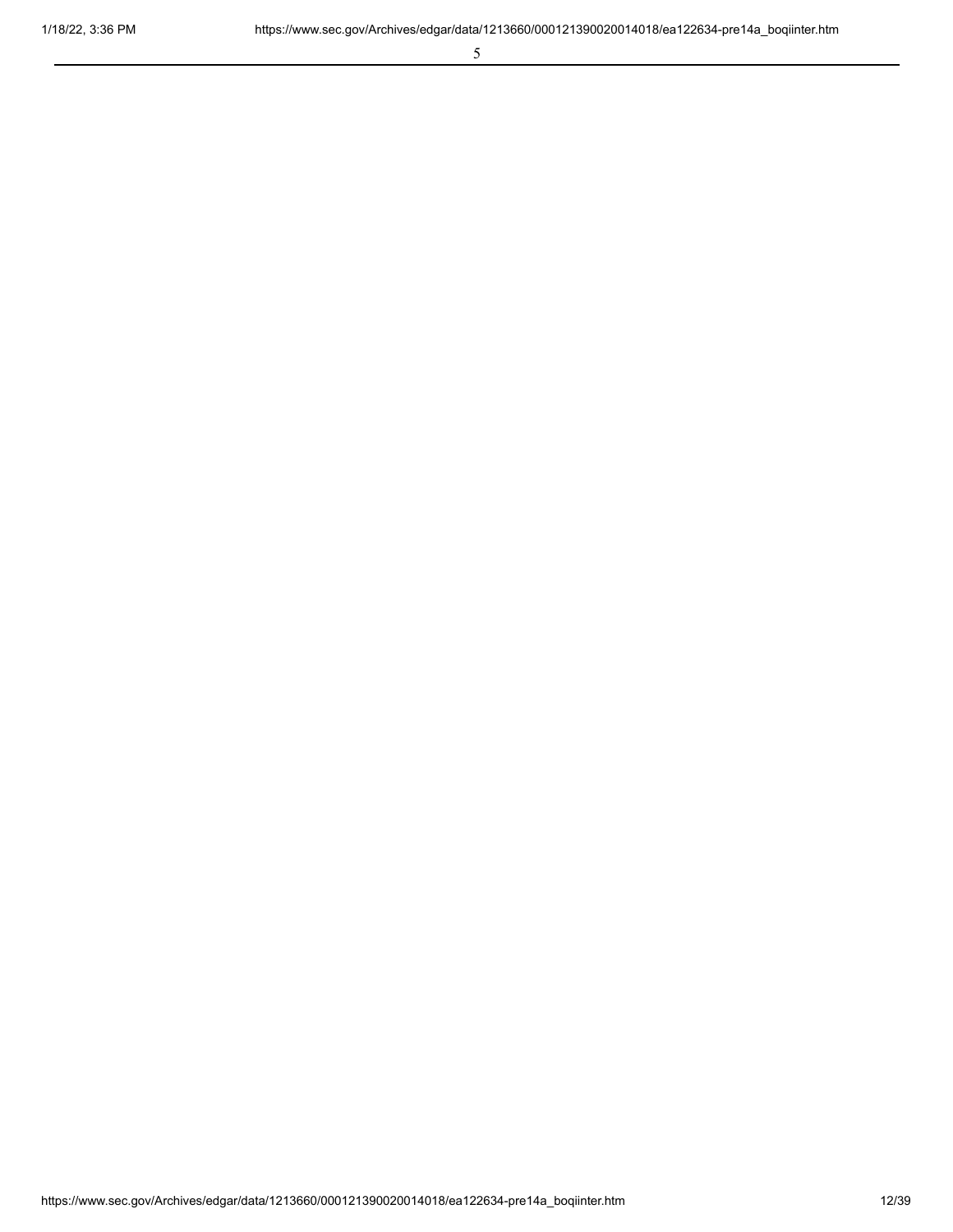## **PROPOSAL ONE**

## **ELECTION OF DIRECTORS**

<span id="page-12-0"></span>There are seven nominees for election to the Company's Board. The names of the persons who are nominees for director and their positions and offices with the Company are set forth in the table below. Each director to be elected will hold office until the 2021 Annual Meeting of Stockholders and until his or her successor is elected and has qualified, or until such director's earlier death, resignation or removal.

Directors are elected by a plurality of the votes present in person or represented by proxy and entitled to vote at the Annual Meeting. Shares represented by executed proxies will be voted, if authorization to do so is not withheld, for the election of the seven nominees named below. In the event that any nominee should be unavailable for election as a result of an unexpected occurrence, your shares will be voted for the election of a substitute nominee as the Board may propose. Each of the nominees listed below has been nominated for and has agreed to stand for election and management has no reason to believe that any nominee will be unable to serve.

The following table provides information regarding each nominee to our Board:

| <b>Name</b>      | Age | <b>Position</b>                                       |
|------------------|-----|-------------------------------------------------------|
| Yongquan Bi      | 43  | Chairman                                              |
| Tiewei Song      | 48  | Director, Chief Executive Officer and President       |
| Mia Kuang, Ching | 54  | Independent Director, Chair of Audit Committee        |
| Gang Li          | 67  | Director                                              |
| Ju Li            | 41  | <b>Independent Director</b>                           |
| Fengsheng Tan    | 55  | Independent Director, Chair of Nomination Committee   |
| Changquing Yan   | 47  | Independent Director, Chair of Compensation Committee |

**Yongquan Bi** has been a director in the Company since his election in May 2018 and has been the Company's Chairman since February 2019. He was the Company's CEO from February 2019 to September 2019. He was the founder, and has served as the Chairman of the Board of the Boqi Xinhai Group since 2009. Boqi Xinhai Group operates in multiple industries including automobile and grocery stores. He also serves as a director of BIQI International Holdings Corp., which is in the business of breeding, raising, and selling hogs for use in China's pork meat production. In 2015, Mr. Bi participated in the senior class of investment and financing of Chinese enterprises in Tsinghua University. Mr. Bi has more than 15 years of industry experience in the financial sector.

**Tiewei Song** was elected to the Board on May 18, 2018. He was appointed as the Company's CEO and President in October 2019. Mr. Song previously served as both the president and director of Shenyang Langzi Investment Management Co., Ltd., an asset management consulting firm, which he has held since December 2012. From July 2008 to July 2013, Mr. Song was the chief representative of German Varengold Bank in China. From October 1999 to May 2008, Mr. Song was the executive director and president of Liaoning Jiachang Group. He also serves as a director of BIQI International Holdings Corp. Mr. Song graduated from Peking University with bachelor's and master's degrees in mathematics.

**Mia Kuang Ching** has served as a director of the Company since August 2009 and is Chairman of the Audit Committee. From October 2013 to present, he has served as the Managing Director of Le Yu Corporate Advisory Pte Ltd., a human resources consulting firm. From January 2012 to October 2013, he worked as an M&A consultant. May 2001 until December 2, 2011 he was the managing partner of SBA Stone Forest Corporate Advisory (Shanghai) Co., Ltd. From 1997 to 2000, he was the Chief Accountant of Dalian Container Terminal, a joint venture formed by PSA Corporation of Singapore and the Port of Dalian Authority. From 1994 to 1997, he was the Group Financial Controller of Fullmark Pte. Ltd., and responsible for operations in China, Hong Kong, Malaysia and Vietnam and was in-charge of strategic investment, group financing and mergers and acquisitions. From 1992 to 1994 he was a Regional Accountant (South Europe) of Singapore Airlines.

**Gang Li** has served on the Company's Board since November 2006. Mr. Li was the CEO and President of the Company from November 2006 to February 2019. Mr. Li was the director of Technology Innovation Department under the Liaoning Province Planning and Economy Commission from April 1984 to July 1998 as well as the Director of the Economic Operation Department under Liaoning Province Economic and Trade Commission from August 1998 to February 2006. Mr. Li. graduated from Tianjin University with a bachelor's degree in science and a master's degree in law.

**Ju Li** has served on the Company's Board since January 2019. He has extensive financial investment and enterprise management experience. From January 2017 to present, Mr. Li has served as the General Manager of Oxxas GmbH, a clothing retailer, responsible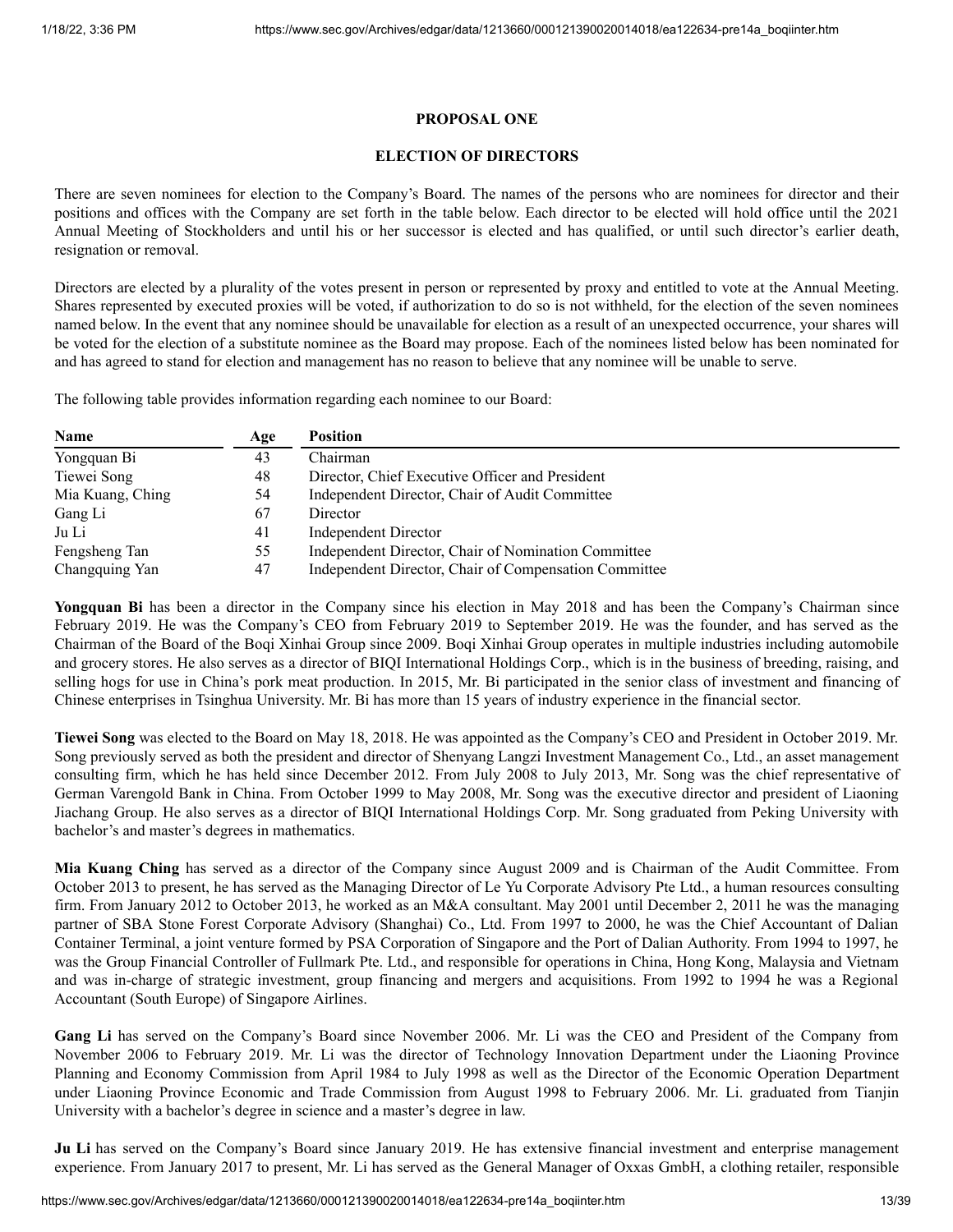1/18/22, 3:36 PM https://www.sec.gov/Archives/edgar/data/1213660/000121390020014018/ea122634-pre14a\_boqiinter.htm

for the company's daily operation, including creating the company's business plans and promoting the company's business. From April 2015 to February 2017, Mr. Li was the general manager of Asia Pacific at Sensus Asset Management Co., Ltd. an asset management firm. From March 2009 to February 2015, Mr. Li was the general manager of Asia Pacific at Varengold Bank. Mr. Li holds a B.A. degree from the Bremen University of Applied Sciences, Germany.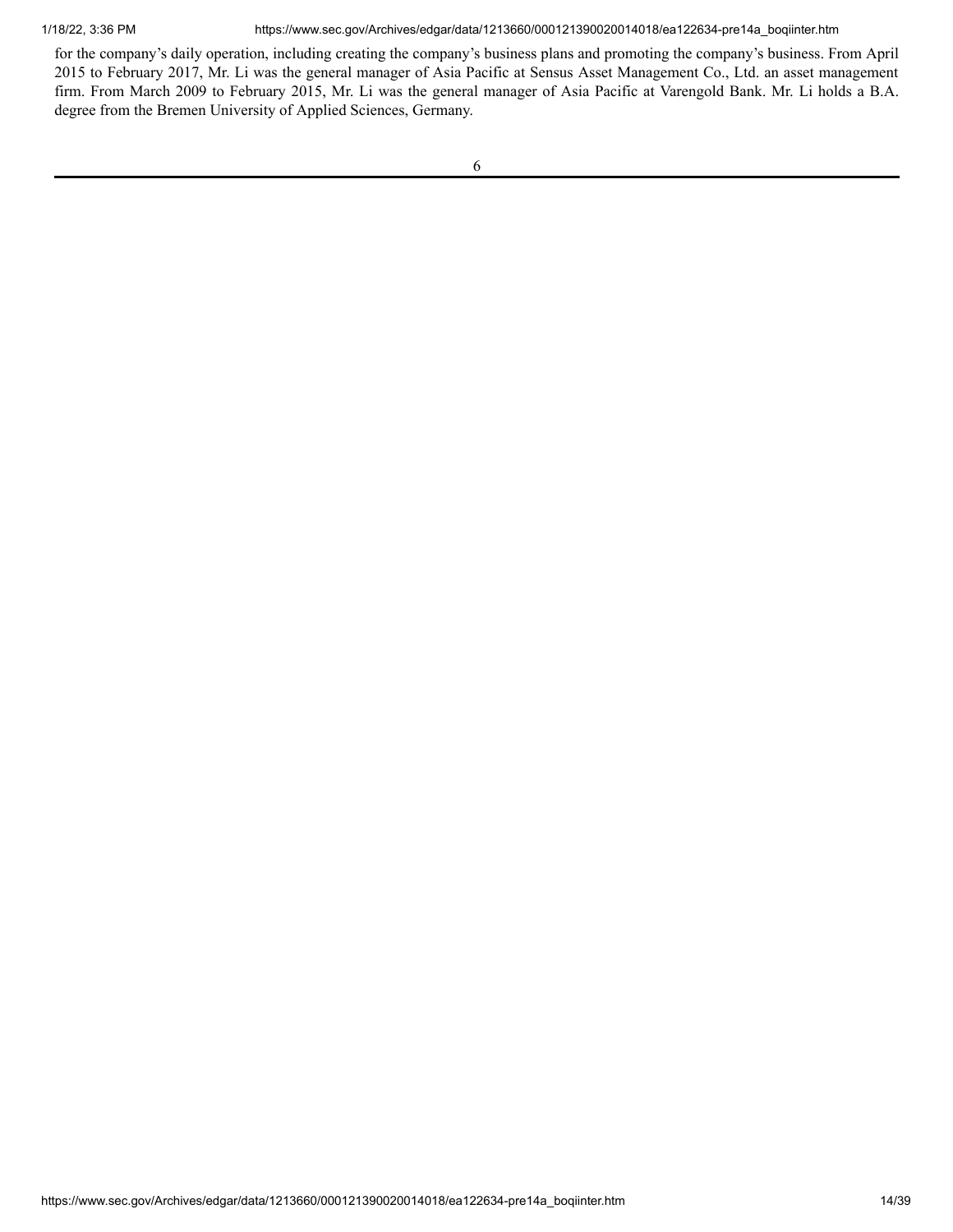**Fengsheng Tan** was elected to the Board of Directors on May 18, 2018. He has been a lawyer with Liaoing New Century law firm since February 2005. From January 1997 to January 2005 he was a lawyer with Liaoing Asia-Pacific Law Firm. Mr. Tan graduated from the law faculty of Liaoning University and has more than 20 years' experience as a lawyer.

**Changqing Yan** was elected to the Board of Directors on May 18, 2018. Mr. Yan focuses on equity investments, mergers, acquisitions and reorganization and stock market listings. Since June 2017, Mr. Yan has been the deputy director of Shanghai Hualing Capital, as investment advisory firm. Between June 2016 and February 2017, Mr. Yan was the deputy director and the secretary of the board of Ningpo Shenglada Electric Appliance Co., Ltd. From July 2013 to May 2016, Mr. Yan served as the capital operational consultant for Beijing Liujianfang Technology Company. From January 2011 to June 2013, Mr. Yan was the deputy director of Shanghai Jinyongxin Investment Company. He holds a Chinese lawyer qualification certification and secretary qualification certification for serving on a board of directors of a listed company in China.

# *THE BOARD OF DIRECTORS RECOMMENDS A VOTE "FOR" ALL OF THE NOMINEES IN PROPOSAL ONE*

7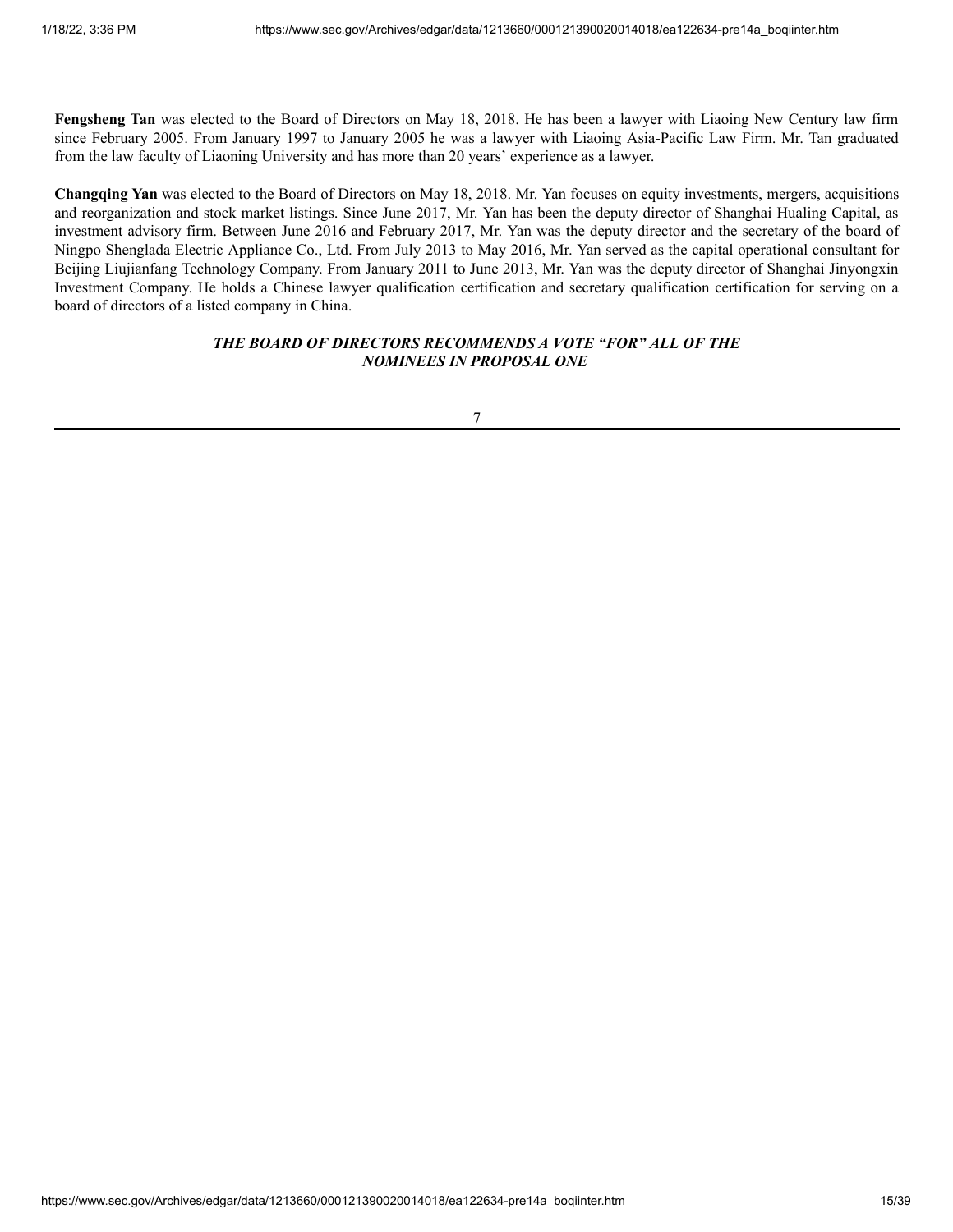## **CORPORATE GOVERNANCE**

### <span id="page-15-0"></span>**Board Leadership Structure**

The Board considers and establishes the appropriate leadership structure for the Company. The Board has concluded that the Company and its stockholders are best served by not having a formal policy on whether the same individual should serve as both Chief Executive Officer and Chairman of the Board. The Board believes that it is important to retain the flexibility to make this determination based on the circumstances at the time of the determination, recognizing that no single leadership structure will best serve the Company in all cases. This allows the Board to use its broad experience and knowledge to elect the most qualified director as Chairman of the Board, while maintaining its ability to either separate or combine the roles of Chairman and Chief Executive Officer.

## **Independence of the Board of Directors**

As required under the listing standards of the Nasdaq Stock Market, a majority of the members of a listed company's board of directors must qualify as "independent," as affirmatively determined by the board of directors. The Company's Board consults with the Company's counsel to ensure that the Board's determinations are consistent with all relevant securities and other laws and regulations regarding the definition of "independent," including those set forth in pertinent listing standards of the Nasdaq Stock Market, as are in effect from time to time.

We undertook a review of the independence of our directors and, using the definitions and independence standards for directors provided in the rules of The NASDAQ Stock Market, considered whether any director has a material relationship with us that could interfere with his or her ability to exercise independent judgment in carrying out their responsibilities. As a result of this review, we determined that Mia Kuang Ching, Ju Li, Fengsheng Tan and Changqing Yan were "independent directors" as defined under the rules of The NASDAQ Stock Market.

## **Committees of the Board of Directors**

The Board has established three standing committees: an Audit Committee, a Compensation Committee and a Nominating Committee. Each committee's members all qualify as "independent" under the rules and regulations of the SEC and the Nasdaq Stock Market.

#### *Audit Committee*

The current members of our audit committee are Mia Kuang Ching (Chair), Changquing Yan and Fengsheng Tan, each of whom we believe satisfies the independence requirements of the Securities and Exchange Commission. We believe Mr. Ching is qualified as an audit committee financial expert under the regulations of the SEC by reason of his work experience. Our audit committee assists our Board in its oversight of:

- The integrity of our financial statements;
- Our independent registered public accounting firm's qualifications and independence; and
- The performance of our independent auditors.

The Audit Committee's charter is available in the Company Governance Documents section of the Investor Relations section of the Company's website at: www.bimihc.com.

#### *Compensation Committee*

The current members of our compensation committee are Changquing Yan (Chair), Fengsheng Tan and Ju Li. The Compensation Committee reviews and, as it deems appropriate, recommends to the Board policies, practices and procedures relating to the compensation of the Company's executive officers and other managerial employees, including the determination, in its discretion, of the amount of annual bonuses, if any, for our executive officers and other professionals. The Compensation Committee advises and consults with our senior executives as may be requested regarding managerial personnel policies.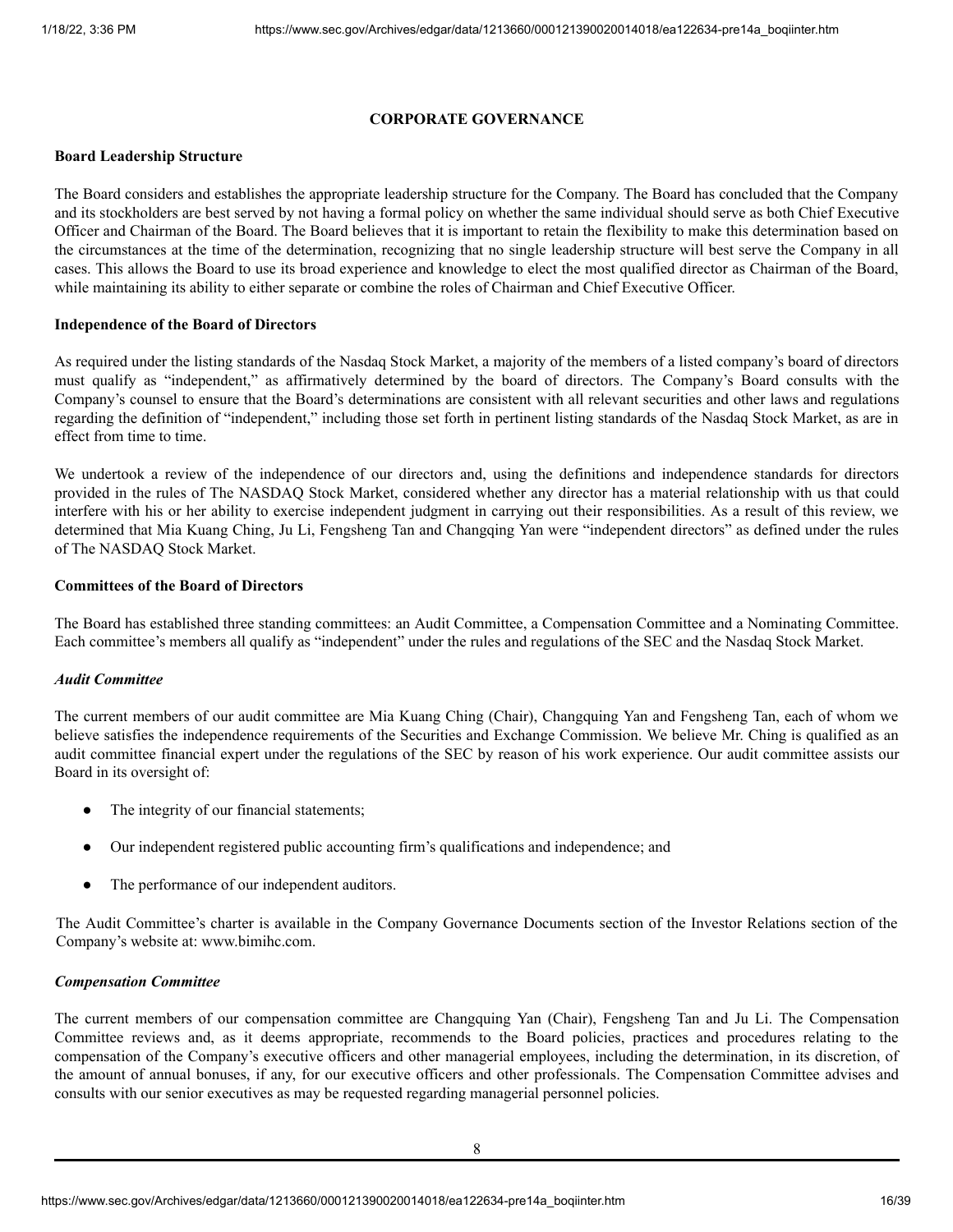The Compensation Committee's charter is available in the Company Governance Documents section of the Investor Relations section of the Company's website at: *www.bimihc.com*.

## *Nominating Committee*

The current members of our nominating committee are Fengsheng Tan (Chair), Mia Kuang Ching and Ju Li.

The Nominating Committee identifies and recommends nominees to the Board and oversees compliance with our corporate governance guidelines.

The Nominating Committee is responsible for assembling for stockholder consideration a group of nominees that, taken together, have the experience, qualifications, attributes, and skills appropriate for functioning effectively as a Board. The Nominating Committee reviews the composition of the Board in light of the Company's changing requirements, its assessment of the Board's performance, and the inputs of stockholders and other key constituencies.

While the Nominating Committee has not adopted specific minimum criteria for director nominees, the Committee looks for certain characteristics common to all board members, including integrity, strong professional reputation and record of achievement, constructive and collegial personal attributes, and the ability and commitment to devote sufficient time and energy to Board service.

In addition, the Nominating Committee seeks to include on the Board a complementary mix of individuals with diverse backgrounds and skills that can help the Board to meet the broad set of challenges that it confronts. These individual qualities can include matters like experience in the Company's industry, technical experience (for example, financial or technological expertise), experience gained in situations comparable to the Company's, leadership experience, and relevant geographical experience. The Committee does not assign specific weights to particular criteria and no particular criterion is necessarily applicable to all prospective nominees.

The following is a brief description of the specific experience and qualifications, attributes or skills of each director that led to the conclusion that such person should serve as a director of the Company:

- Mr. Yongquan Bi serves as our Chairman of the Board. The Board believes that Mr. Bi's diverse work experience, his education, and his demonstrated leadership ability qualify him to serve as our Chairman.
- Mr. Tiewei Song's qualifications to serve on our Board include his experience in capital raising and business management.
- Mr. Mia Kuang Ching's qualifications to serve on our Board include his years of business experience and his familiarity with financial accounting matters.
- Mr. Gang Li's qualifications to serve on our Board include his experience in interacting with government officials at local and provincial levels, and his extensive social resources and ability to obtain capital financing.
- Mr. Ju Li's qualifications to serve on our Board include his financial investment and enterprise management experience.
- Mr. Fengsheng Tan's qualifications to serve on our Board include his legal and corporate governance background.
- Mr. Changqing Yan's qualifications to serve on our Board include his experience in financing, shareholder reform, and IPO and listing guidance.

The Nominating Committee will consider all bona fide candidates for election to the Board and will consider any stockholder nominations pursuant to the same criteria, provided those nominated are submitted in accordance with applicable law and within the time periods set forth herein for receipt of stockholder proposals for the 2020 Annual Meeting of Stockholders. To date, the Company has not received any recommendations from stockholders for candidates for inclusion in the committee's slate of nominees.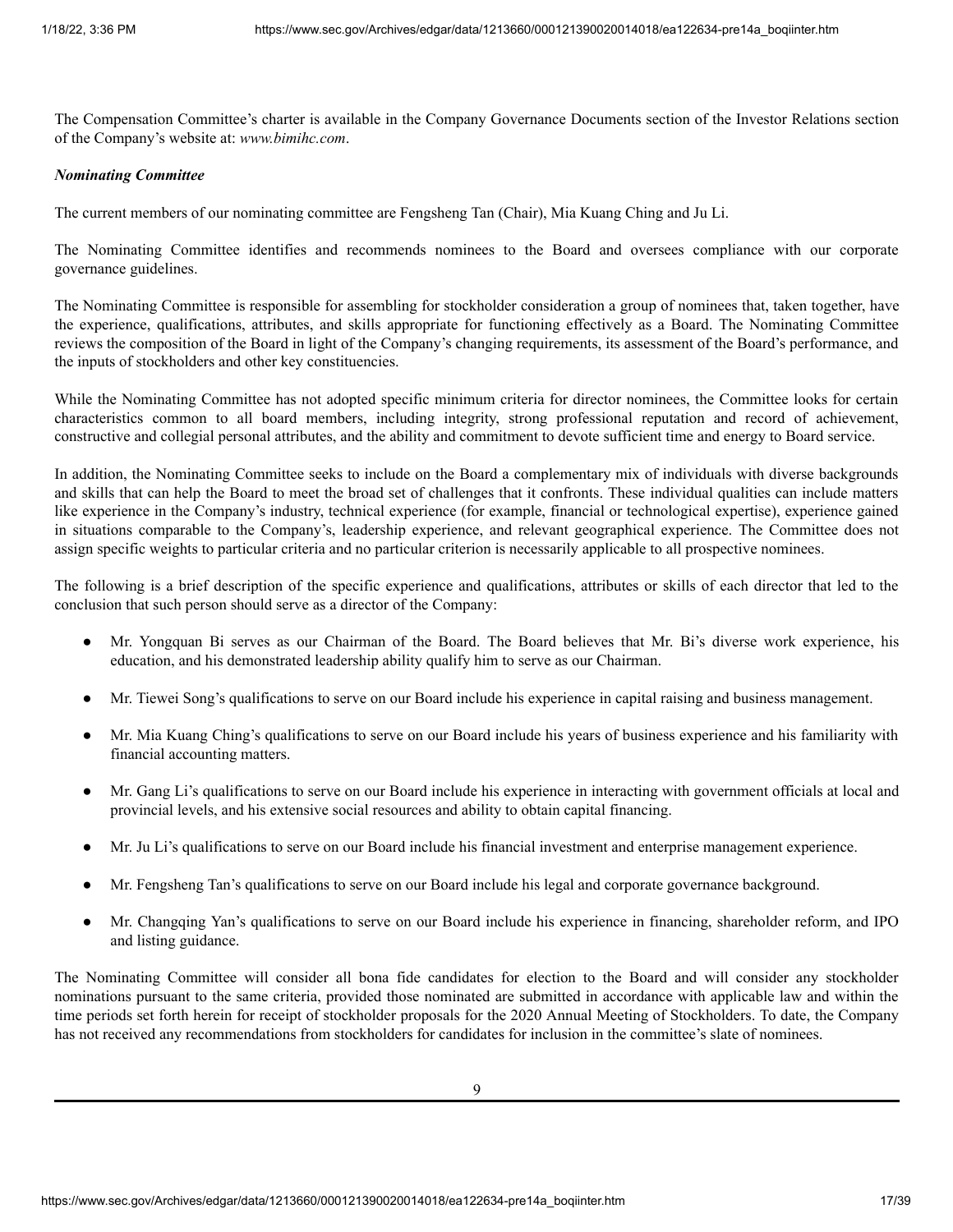The Nominating Committee's charter is available in the Company Governance Documents section of the Investor Relations section of the Company's website at: *www.bimihc.com*.

#### **Meetings of the Board of Directors**

The Board met six (6) times during 2019 and acted 11 time by unanimous written consent. All directors attended at least 75% of the meetings of the Board held during the period for which they were a director.

We expect that all of our directors will attend the 2020 Annual Meeting of Stockholders. We do not maintain a formal policy regarding director attendance at our annual meeting of stockholders.

#### **The Board's Role in Risk Oversight**

The Board has an active role, as a whole and also at the committee level, in overseeing management of the Company's risks. The Board regularly reviews information regarding the Company's credit, liquidity and operations, as well as the risks associated with each. The Compensation Committee is responsible for overseeing the management of risks relating to the Company's executive compensation arrangements. The Audit Committee oversees management of financial risks. The Nominating Committee manages risks associated with the independence of the Board and potential conflicts of interest of director nominees. While each committee is responsible for evaluating certain risks and overseeing the management of such risks, the entire Board is regularly informed through committee reports about such risks.

## **Stockholder Communications with the Board of Directors**

The Company's corporate governance policies set forth a process by which stockholders and other interested third parties can send communications to the non-management members of the Board. When stockholders or other interested third parties have concerns, they may make them known to the non-management directors by communication to: tiantian@botijituan.com. All such correspondence is provided to the independent directors at, or prior to, the next regular Board meeting.

#### **Code of Business Conduct and Ethics**

The Company has adopted a Code of Business Conduct and Ethics that applies to all officers, directors, employees, consultants and advisors. The Code of Business Conduct and Ethics is available in the Company Governance Documents section of the Investor Relations section of the Company's website at *www.bimihc.com*. If the Company makes any substantive amendments to the Code of Business Conduct and Ethics or grants any waiver from a provision of the Code to any executive officer or director, the Company will promptly disclose the nature of the amendment or waiver on its website.

#### **EXECUTIVE COMPENSATION**

#### <span id="page-17-0"></span>**Compensation of Executive Officers**

BOQI International Medical Inc. is a "smaller reporting company" under the rules promulgated by the SEC and the Company complies with the disclosure requirements applicable to smaller reporting companies. This executive compensation summary is not intended to meet the "Compensation Discussion and Analysis" disclosure required of larger reporting companies.

10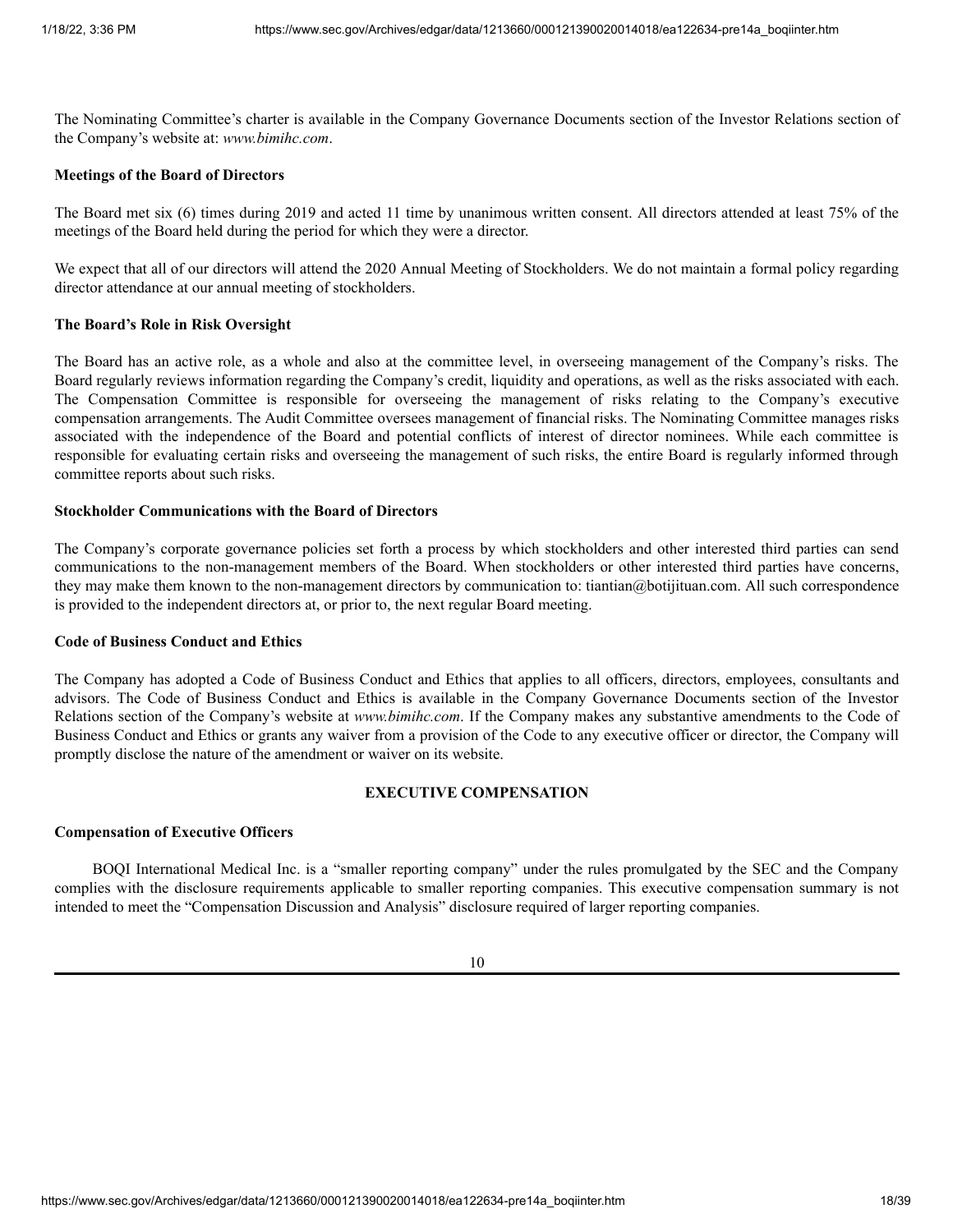We did not provide any compensation to our executive officers for the years ended December 31, 2018 or 2019, except to our Chief Executive Officer in 2019, as set forth in the table below:

## Summary Compensation Table

|                                                           |               |               |              |       |     | <b>Non-Equity</b>                       |           |        |                                  |
|-----------------------------------------------------------|---------------|---------------|--------------|-------|-----|-----------------------------------------|-----------|--------|----------------------------------|
| Name and                                                  |               | Total         |              | Stock |     | <b>Option</b> Incentive Plan            | All Other |        | <b>Compensation Compensation</b> |
| Principal                                                 | <b>Fiscal</b> | Salarv        | <b>Bonus</b> |       |     | Awards Awards Compensation Compensation |           | Paid   | Owed                             |
| <b>Position</b>                                           | Year          | $($ \$ $)(1)$ | (S)          | (S)   | (S) | (S)                                     | (S)       | (S)    | $\left( \mathbb{S}\right)$       |
| Tiewei Song<br>Chief Executive<br>Officer and<br>Director | 2019          | 124,854       | __           |       |     |                                         | __        | 28,992 | 95,862                           |

(1) Pro-rated from October 1, 2019 through December 31, 2019.

## **Narrative Disclosure to Summary Compensation Table**

The Company entered into an employment agreement (the "Song Agreement") with Mr. Song dated October 1, 2019, under which Mr. Song will serve as our Chief Executive Officer for a term of two years commencing October1, 2019 with a base annual cash compensation of \$500,000, payable in semi-monthly installments. During the term of employment, Mr. Song will perform the duties as are commensurate and consistent with his position and will devote his full working time, attention and efforts to the Company and to discharging the responsibilities of his position, and such other duties as may be assigned from time to time by the Company, which relate to the business of the Company and are reasonably consistent with his position. During the term of employment, Mr. Song will not engage in any business activity that, in the reasonable judgment of the board of directors of the Company, conflicts with his duties under the Song Agreement, whether or not such activity is pursued for gain, profit or other advantage.

The Song Agreement and employment thereunder may be terminated (1) automatically upon the death or Total Disability (as defined in the Song Agreement) of Mr. Song, (2) without Cause by the Company or for Good Reason (both as defined in the Song Agreement) by Mr. Song, in which case Mr. Song shall be entitled to receive termination payments and benefits, including without limitation, an amount equal to six (6) months' salary, unpaid salary earned through the date of termination and unused vacation that has accrued and would be payable under the Company's standard and COBRA and other benefits, or (3) in connection with a Change of Control (as defined in the Song Agreement), in which case Mr. Song shall be entitled to receive a change in control severance payment in the amount equal to \$10,000,000, and other benefits.

# **Compensation of Directors**

As of December 31, 2019, we had five non-employee directors, of whom only Mr. Mia Kuang Ching has received compensation, as set forth in the table below. Our other non-employee directors received no compensation for their services as directors. Directors who are also employees of the Company and its subsidiaries received no additional compensation for their services as directors.

| Name            | <b>Compensation</b> | <b>Other Fees</b>        | <b>Total</b> |
|-----------------|---------------------|--------------------------|--------------|
| Mia Kuang Ching | 24,000              | $\overline{\phantom{a}}$ | 24,000       |

# **Outstanding Equity Awards at December 31, 2019**

We have not implemented a stock option plan at this time and since inception, we have not issued any stock options, stock appreciation rights or other equity awards to our executive officers. We may decide, at a later date, and reserve the right to, initiate such a plan or plans as deemed appropriate by the Board.

#### **Pension Benefits**

We have not entered into any pension benefit agreements with any of our executive officers or directors. We contribute to the social insurance for our employees each month, which includes pension, medical insurance, unemployment insurance, occupational injuries insurance and housing provision funds in accordance with PRC regulations.

# **Compensation Committee Interlocks and Insider Participation**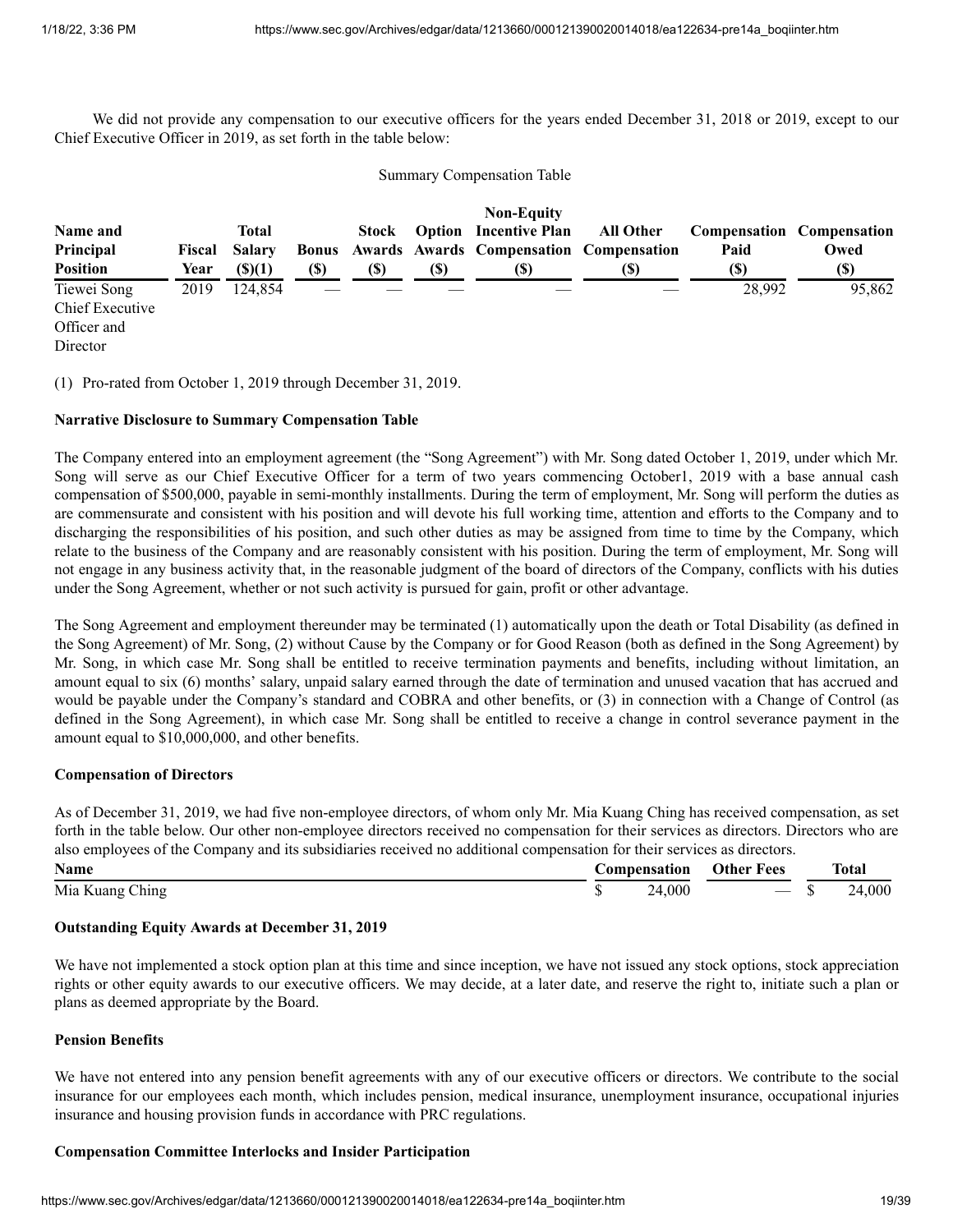1/18/22, 3:36 PM https://www.sec.gov/Archives/edgar/data/1213660/000121390020014018/ea122634-pre14a\_boqiinter.htm

None of our executive officers serves as a member of the board of directors or compensation committee of any entity that has one or more executive officers serving as a member of our Board or Compensation Committee.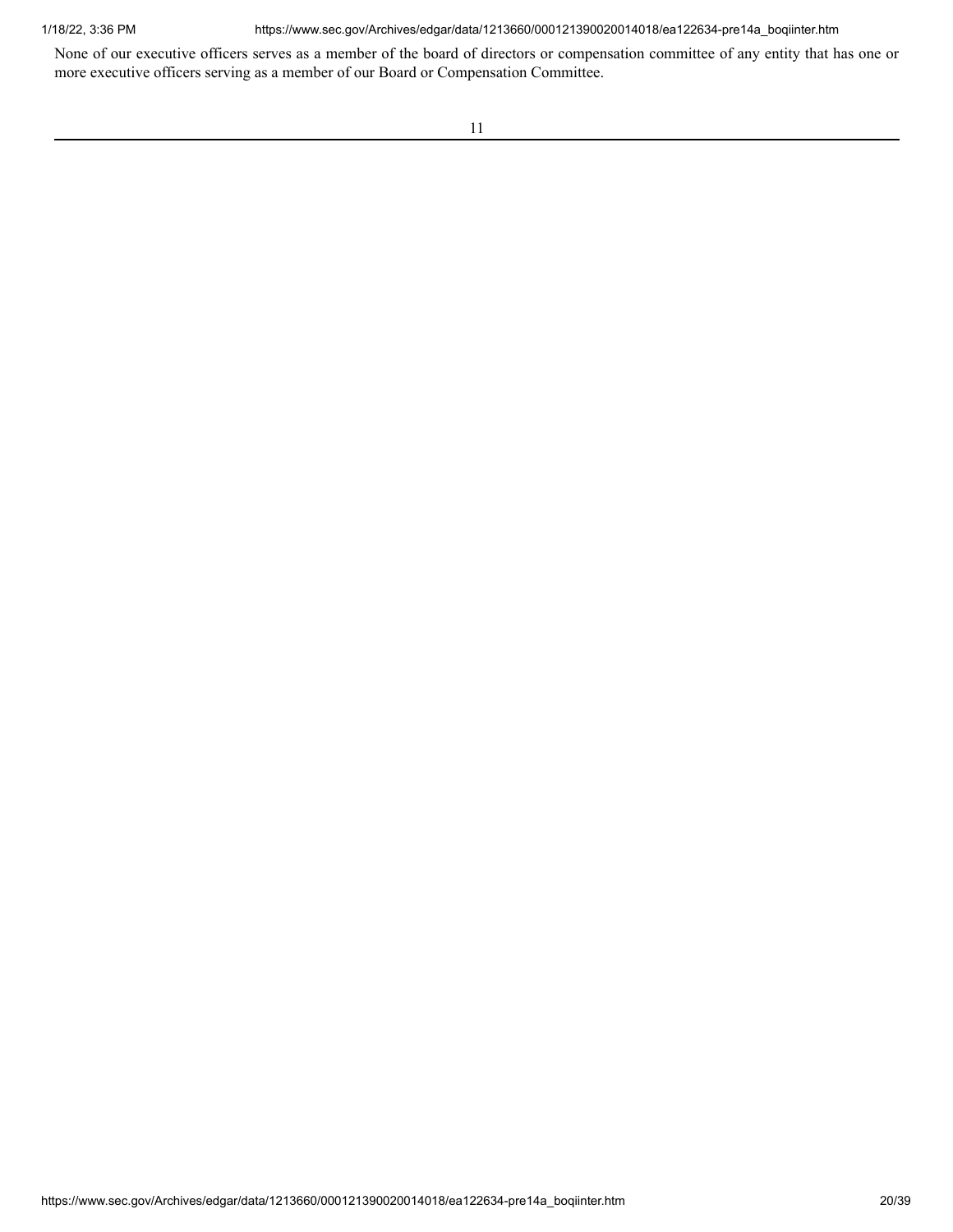## **SECURITY OWNERSHIP OF CERTAIN BENEFICIAL OWNERS AND MANAGEMENT**

<span id="page-20-0"></span>The following table sets forth information regarding beneficial ownership of our common stock as of May 7, 2020 for: (i) each stockholder known by us to be the beneficial owner of more than 5% of the outstanding shares of our common stock; (ii) each of our directors; (iii) each of our named executive officers; and (iv) all of our directors and executive officers as a group:

|                                                   | <b>Amount</b> and<br><b>Nature of</b><br><b>Beneficial</b> | Percentage<br>of Beneficial |
|---------------------------------------------------|------------------------------------------------------------|-----------------------------|
| Name and Address of Beneficial Owner(s)(4)        | Owner(s) $(1)$                                             | Ownership                   |
| Pelaria International Ltd. (2)                    | 1,232,095                                                  | 12.09 %                     |
| Cloverbay International Limited (2)               | 667,314                                                    | $6.55\%$                    |
| Yongquan Bi, Chairman, Chief Executive Officer    | 1,500,000                                                  | 14.72%                      |
| Yu Zhang $(3)$                                    | 1,100,000                                                  | 10.79%                      |
| Tingting Zhang, Chief Financial Officer           |                                                            |                             |
| Gang Li (3), Director                             | 1,519,527                                                  | 14.91%                      |
| Mia Kuang Ching, Director                         |                                                            |                             |
| Tiewei Song, Director                             |                                                            |                             |
| Fengsheng Tan, Director                           |                                                            |                             |
| Changqing Yan, Director                           |                                                            |                             |
| Ju Li, Director                                   |                                                            |                             |
| All officers and directors as a group (8 persons) | 3.019.527                                                  | 29.63%                      |

- (1) Pursuant to Rule 13-d-3 under the Securities Exchange Act of 1934, as amended, beneficial ownership of a security consists of sole or shared voting power (including the power to vote or direct the voting) and/or sole or shared investment power (including the power to dispose or direct the disposition) with respect to a security whether through a contract, arrangement, understanding, relationship or otherwise. Unless otherwise indicated, each person indicated above has sole power to vote, or dispose or direct the disposition of all shares beneficially owned.
- (2) Pelaria International Ltd. ("Pelaria") and Cloverbay International Limited ("Cloverbay") are the record owners of the indicated number of shares. Pelaria and Cloverbay are wholly-owned subsidiaries of Liaoning Nengfa Weiye New Energy Application Co., Ltd. ("Weiye Energy"). Weiye Energy is 80% owned by Mr. Gang Li. The address of Pelaria and Cloverbay is P.O. Box 957 Offshore Incorporation Centre Road Town, Tortola, BVI.
- (3) Reflects the beneficial ownership of 80% of the shares of Weiye Energy, described in footnote 2 above.
- (4) Unless as otherwise set forth in the table, the address of each beneficial owner is c/o BOQI International Medical Inc., at Room 3601, Building A, Harbour View Place, No. 2 Wuwu Road, Zhongshan District, Dalian, Liaoning Province, P. R. China.

#### **Certain Relationships and Related Transactions**

#### *Amount due from related parties*

As of December 31, 2019 and 2018, the Company reported a related party receivable of \$1,350 and \$0, respectively, due from Xi'An Ronghao Medical Co., Ltd. ("Xi'An Ronghao"), a company directly controlled by Ms. Lijun Wang, who is the former CEO of our subsidiary Dalina Boqi Zhengji Pharmacy Chain Co., Ltd. ("Boqi Zhengji"). The amount due from Xi'an Ronghao, which is free of interest and due on demand, was incurred before our acquisition of Boqi Zhengji to help Xi'An Ronghao cover its operational costs in early 2019.

#### *Amounts payable to related parties*

As of December 31, 2019 and 2018, the total amounts payable to related parties was \$305,760 and \$177,808, respectively, which mainly included:

1. As of December 31, 2019 and 2018, we owed to Mr. Yongquan Bi, the former Chief Executive Officer and Chairman of the board of directors of the Company, \$300,362 and \$174,256, respectively, free of interest and due on demand. The amounts represent the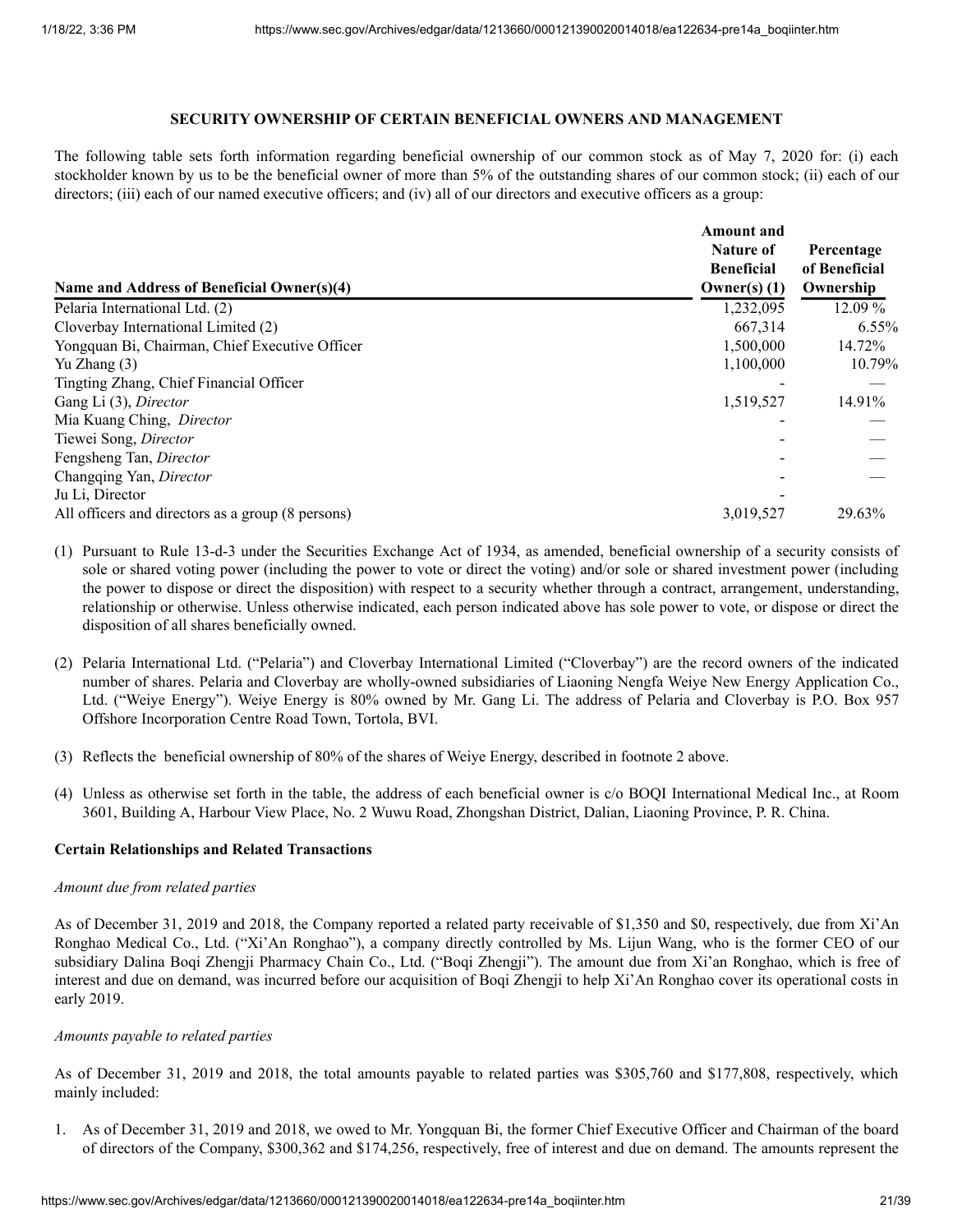1/18/22, 3:36 PM https://www.sec.gov/Archives/edgar/data/1213660/000121390020014018/ea122634-pre14a\_boqiinter.htm

remaining balance that Mr. Yongquan Bi paid on behalf of the Company during the ordinary course of business of the Company for third party services in 2019 and 2018, respectively.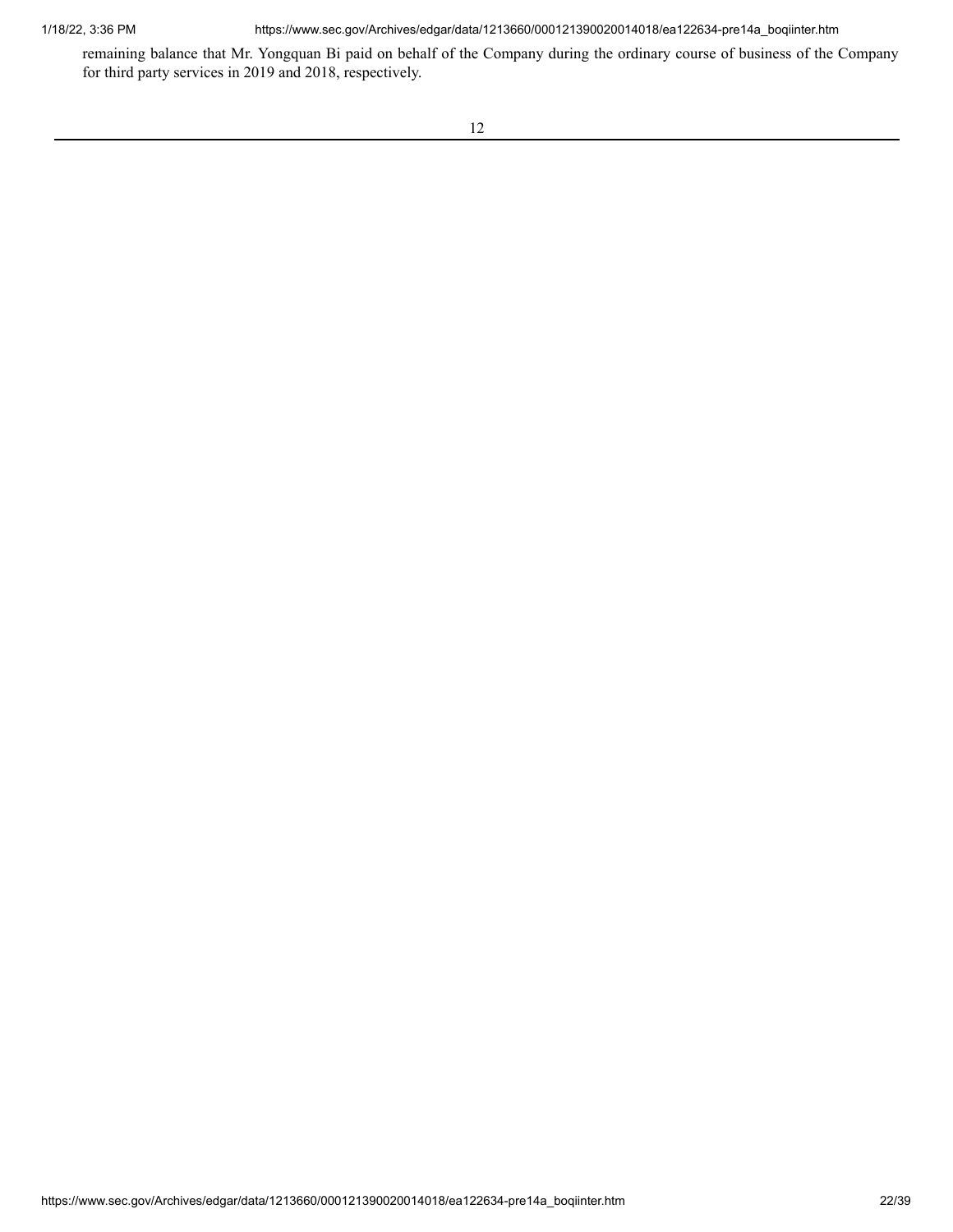- 2. As of December 31, 2019 and 2018, we owed Mr. Yongjian Zhang, one of the directors of our subsidiary Liaoning Nengfa Weiye Energy Technology Company Ltd., \$4,681 and \$3,552 respectively, free of interest and due on demand. The amounts represent advances made by Mr. Zhang in several transactions for our daily operating expenditures during 2018 and 2019.
- 3. As of December 31, 2019 and 2018, we owed Mr. Fuqing Zhang, the Chief Executive Officer of our subsidiary Beijing Xinrongxin Industrial Development Co., Ltd., \$717 and \$0, respectively, free of interest and due on demand. The amount due to Mr. Zhang is reimbursable operating expenses that the Company owed to Mr. Zhang prior to the acquisition of Boqi Zhengji.

# **SECTION 16(A) BENEFICIAL OWNERSHIP REPORTING COMPLIANCE**

<span id="page-22-0"></span>Section 16(a) of the Securities Exchange Act of 1934, as amended, requires our executive officers and directors, and persons who beneficially own more than 10% of a registered class of our equity securities to file with the Securities and Exchange Commission initial statements of beneficial ownership, reports of changes in ownership and annual reports concerning their ownership of our common shares and other equity securities, on Forms 3, 4 and 5 respectively. Executive officers, directors and greater than 10% stockholders are required by the Securities and Exchange Commission regulations to furnish us with copies of all Section 16(a) reports they file. Based on our review of the copies of such forms received by us, or written representations that no other reports were required, and to the best of our knowledge, Tingting Zhang, Tiewei Song, Ju Li, Fengsheng Tan and Changqing Yan have not filed Forms 3 with the SEC in a timely manner.

# **REPORT OF THE AUDIT COMMITTEE OF THE BOARD OF DIRECTORS\***

The Audit Committee oversees the Company's financial reporting process on behalf of the Board. Management has the primary responsibility for the financial statements and the reporting process, including the systems of internal control over financial reporting and disclosure controls and procedures. In fulfilling its oversight responsibilities, the Audit Committee reviewed the audited financial statements included in the Company's Annual Report on Form 10-K for the year ended December 31, 2019, as amended, with management, including a discussion of the quality, not just the acceptability, of the accounting principles, the reasonableness of significant judgments, and the clarity of disclosures in the financial statements.

The Audit Committee is responsible for reviewing, approving and managing the engagement of the Company's independent registered public accounting firm, including the scope, extent and procedures of the annual audit and compensation to be paid therefore, and all other matters the audit committee deems appropriate, including the Company's independent registered public accounting firm's accountability to the Board and the Audit Committee. The Audit Committee reviewed with the Company's independent registered public accounting firm, which is responsible for expressing an opinion on the conformity of audited financial statements with generally accepted accounting principles, its judgment as to the quality, not just the acceptability, of the Company's accounting principles and such other matters as are required to be discussed with the audit committee under auditing standards generally accepted in the United States, including those described in Statement on Auditing Standards No. 61, as amended, "Communication with Audit Committees," and discussed and reviewed the results of the Company's independent registered public accounting firm's examination of the financial statements. In addition, the Audit Committee discussed with the Company's independent registered public accounting firm the independent registered public accounting firm's independence from management and the Company, including the matters in the written disclosures and the letter regarding its independence as required by the applicable requirements of the Public Company Oversight Board regarding the independent accountant's communications with the audit committee concerning independence. The Audit Committee also considered whether the provision of any non-audit services was compatible with maintaining the independent registered public accounting firm's independence.

The Audit Committee discussed with the Company's independent registered public accounting firm the overall scope and plans for its audits, and received from them written disclosures and letter regarding their independence. The Audit Committee meets with the Company's independent registered public accounting firm, with and without management present, to discuss the results of its examinations and the overall quality of the Company's financial reporting. The Audit Committee held six (6) meetings during the fiscal year ended December 31, 2019.

In reliance on the reviews and discussions referred to above, the Audit Committee recommended to the Board (and the Board approved) that the audited financial statements be included in the Company's Annual Report on Form 10-K for the year ended December 31, 2019 for filing with the SEC. The audit committee retained HHC, LLP as the Company's independent registered public accounting firm for the fiscal year ending December 31, 2020.

## Audit Committee: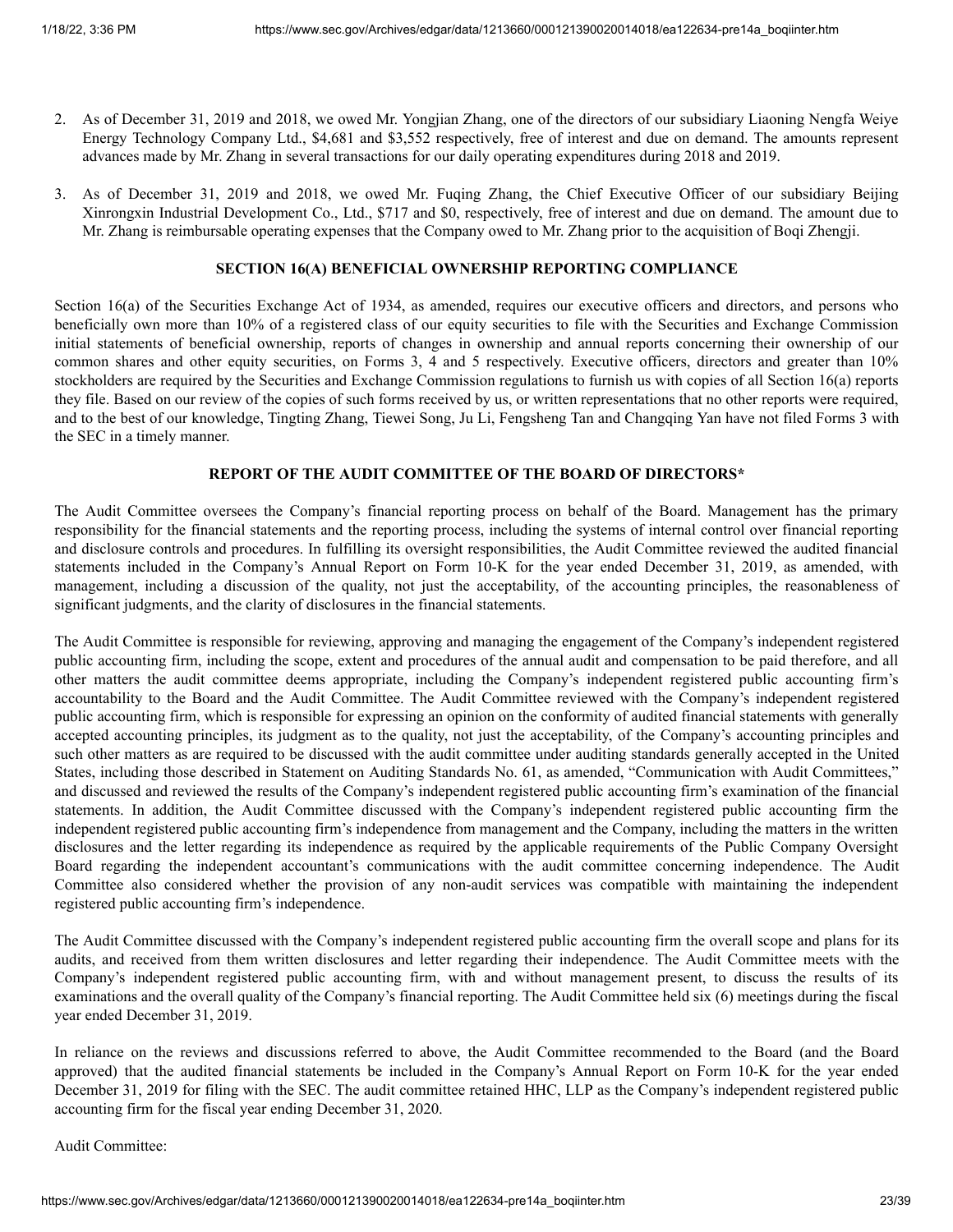Mia Kuang Ching Changquing Yan Fengsheng Tan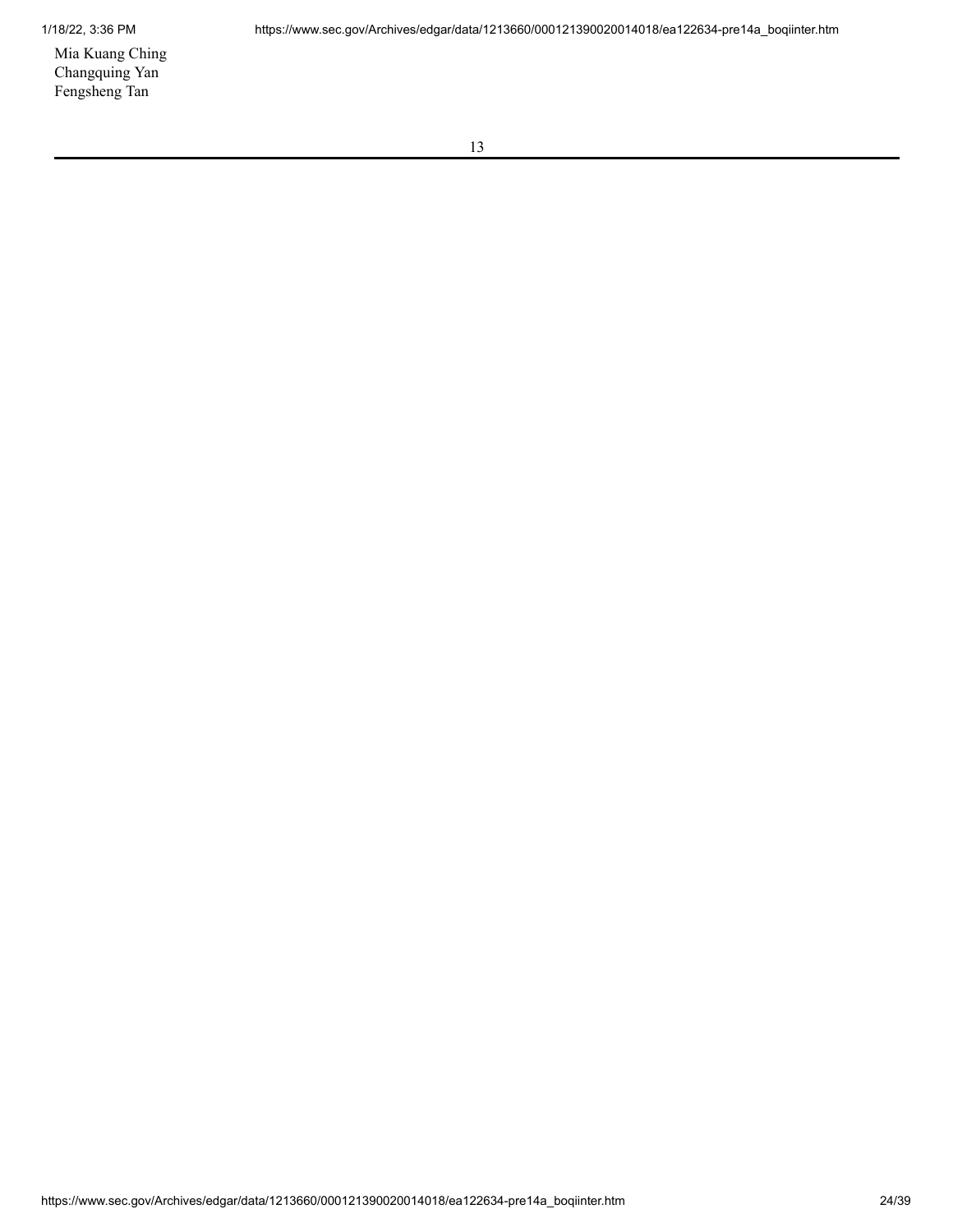# **PROPOSAL TWO—APPROVAL OF PENDING ISSUANCE OF SECURITIES OF THE COMPANY**

<span id="page-24-0"></span>On May 18, 2020, the Company entered into a Securities Purchase Agreement (the "SPA") with CVI Investments Inc. and Hudson Bay Master Fund Ltd., (each an "Institutional Investor" or "Holder" and collectively the "Institutional Investors" or the "Holders") to sell a new series of senior secured convertible notes (the "Convertible Notes") of the Company in a private placement (the "Private Placement"). The Company entered into the SPA to provide needed equity. Pursuant to the SPA, the Convertible Notes were issued to the Holders in reliance upon the exemption from securities registration afforded by Section  $4(a)(2)$  of the Securities Act of 1933, as amended (the "1933 Act"), and Rule 506(b) of Regulation D ("Regulation D") as promulgated by the United States Securities and Exchange Commission (the "SEC") under the 1933 Act, together with the issuance of warrants (the "Warrants" and, together with the Convertible Notes, the "Securities") to acquire common stock of the Company (the "Common Stock"), as described below. Additional Convertible Notes may also be issued to the Institutional Investors under the SPA at a later date under certain circumstances.

Pursuant to Nasdaq Rule 5635, stockholder approval is required prior to the issuance of securities in a transaction, other than a public offering, involving the sale, issuance or potential issuance by the Company of common stock (or securities convertible into or exercisable for common stock), which equals 20% or more of the common stock or 20% or more of the voting power outstanding before the issuance, at a price less than the lower of: (i) the closing price immediately preceding the signing of the binding agreement, or (ii) the average closing price of the common stock for the five trading days immediately preceding the signing of the binding agreement for the transaction.

In light of this rule, the SPA, the Convertible Notes and the Warrants provide that, the Convertible Notes may not be converted into and the Warrants may not be exercised to purchase shares of Common Stock unless the Company obtains the approval of its stockholders. Accordingly, the Company agreed to hold a stockholder meeting, by no later than July 31, 2020, to approve resolutions authorizing the issuance of all of the Securities issuable pursuant to the Private Placement in compliance with the rules and regulations for the purposes of compliance with Nasdaq Listing Rule 5635.

Accordingly, at the Annual Meeting, stockholders will be asked to approve the issuance of the Securities in the transactions contemplated by the SPA, the Convertible Note and the Warrants.

## **The Private Placement**

The Convertible Notes were sold to the Institutional Investors in the aggregate principal amount of \$4,450,000 with an aggregate original issue discount of 19.85%, and ranked senior to all outstanding and future indebtedness of the Company. The Convertible Notes were sold with an original issue discount and do not bear interest except upon the occurrence of an event of default.

The Company will use the proceeds from the sale of the Securities for general corporate purposes, but, as covenanted in the SPA, will not use the funds directly or indirectly, for (i) the satisfaction of any outstanding indebtedness of the Company or any of its subsidiaries, (ii) the redemption or repurchase of any securities of the Company or any of its subsidiaries, or (iii) the settlement of any outstanding litigation.

The Convertible Notes mature on the eighteen-month anniversary of the issuance date, are payable by the Company in installments and are convertible at the election of the Institutional Investors as more fully described below.

Under the terms of the Convertible Notes:

- The Convertible Notes are convertible at any time or times after the Stockholder Approval Date (as defined below) in whole or in part, at the option of the holders thereof, into shares of Common Stock at a rate equal to the amount of principal, interest (if any) and unpaid late charges (if any), divided by a conversion price of \$2.59.
- Commencing on the six month anniversary of the closing of the SPA, the Convertible Notes will amortize in stock, subject to the satisfaction of certain equity conditions, or, at our option, in cash. Amortization of the Convertible Notes in Common Stock will be consummated at an amortization conversion price with a 22% discount to the lowest volume weighted average price of the Common Stock in the prior 10 trading days, subject to a floor of \$0.554 per share.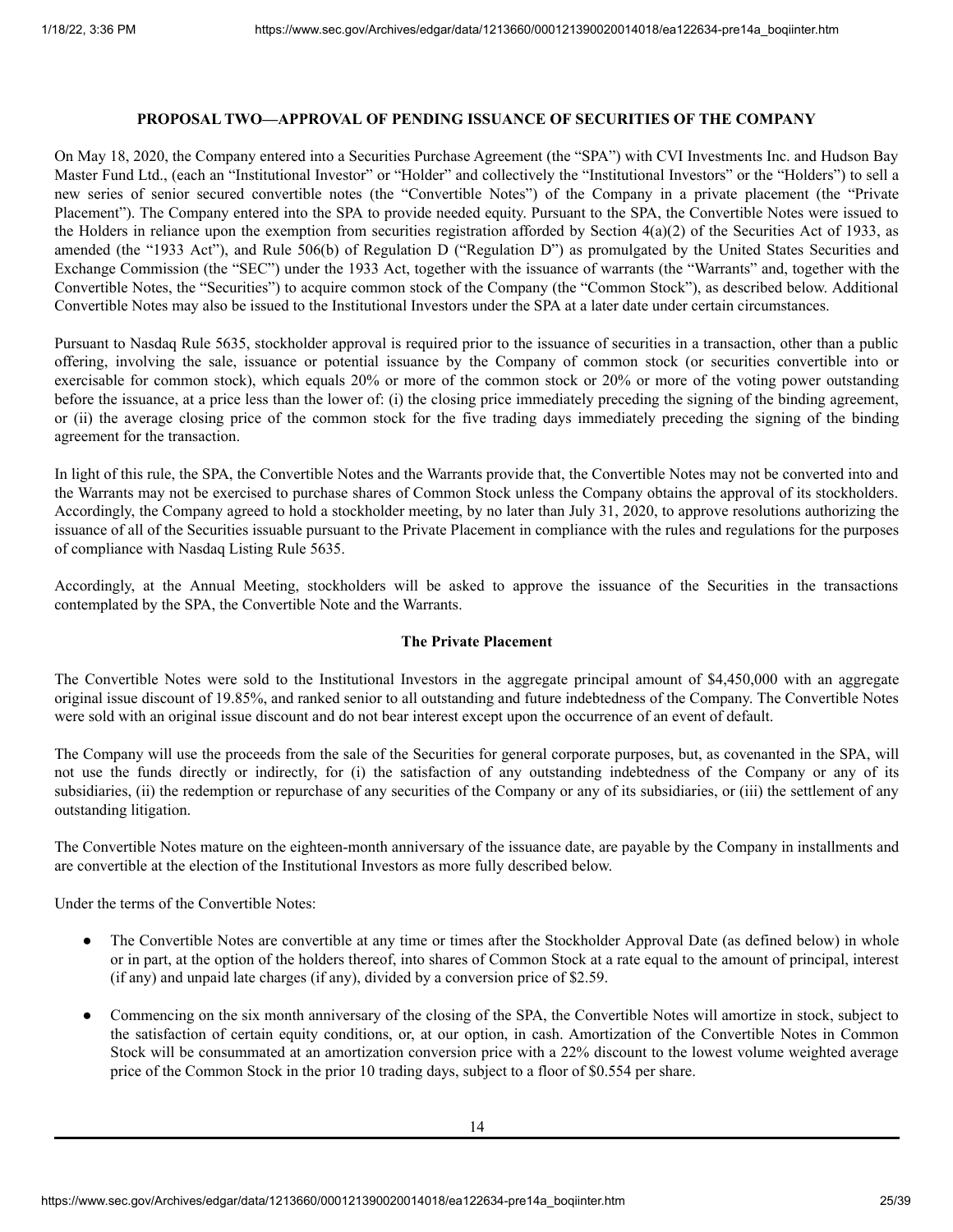Under the terms of the Warrants:

● The Warrants are exercisable at any time or times after the Stockholder Approval Date in whole or in part, at the option of the holders thereof, for shares of Common Stock at an initial exercise price of \$2.845.

Notwithstanding the foregoing, as further described below, the Institutional Investors are prohibited from converting the Convertible Notes or exercising the Warrants, and any payments of interest and principal in shares of the Common Stock will be held in abeyance, to the extent a Holder would beneficially own more than 4.99% (or 9.99%, if the Holder elects the higher threshold) of the Company's outstanding shares of the Common Stock after such conversion or payment.

## The Securities Purchase Agreement

The SPA contains certain representations and warranties, covenants and indemnities customary for similar transactions. Under the SPA, the Company agreed to hold a stockholder meeting, by no later than July 31, 2020 (the "Stockholder Approval Date"), to approve resolutions (the "Stockholder Resolutions") authorizing the issuance of shares of Common Stock under the Convertible Notes and the Warrants for the purposes of compliance with the stockholder approval rules of the Nasdaq Stock Market (the "Stockholder Approval"). If such approval is not received by July 31, 2020 the Company will be obligated to continue to seek stockholder approval by December 31, 2020 and every six months thereafter until such approval is obtained.

## The Convertible Notes

## *Maturity and Repayment Dates*

The Convertible Notes mature eighteen-months after June 2, 2020 (the "Maturity Date"), the date on which they were issued (the "Issuance Date"). The principal amount is payable in equal installments beginning on the six-month anniversary of the Issuance Date and each month thereafter until the Maturity Date. The Convertible Notes must be paid in cash and the Company may not prepay any portion of the principal amount nor interest, if any.

#### *Interest*

The Convertible Notes were sold with an original issue discount and do not bear interest except upon the occurrence of an Event of Default (described below), in which event the applicable rate will be 13.00% per annum.

## *Conversion*

The Convertible Notes are convertible at any time or times after the Stockholder Approval Date in whole or in part, at the option of the holders thereof, into shares of the Common Stock at a rate equal to the amount of principal, interest (if any) and unpaid late charges (if any), divided by a conversion price of \$2.59 less a 22% discount to the lowest volume weighted average price of the Common Stock in the prior 10 trading days (the "Conversion Price"), subject to a floor of \$0.554 per share. (the "Floor Price"). The Conversion Price is subject to standard adjustments in the event of any stock split, stock dividend, stock combination, recapitalization or other similar transaction.

If the Company enters into any agreement to issue (or issue) any variable rate securities, the Holders have the additional right to substitute such variable price (or formula) for the conversion price.

In connection with the occurrence of Events of Default, the Holders of the Convertible Notes will be entitled to convert all or any portion of the Convertible Notes at an alternate conversion price equal to the lower of (i) the conversion price then in effect, and (ii) the lower of (A) 70% of the lowest volume weighted average price ("VWAP") of the Common Stock during the ten (10) consecutive trading day period ending and including the trading day immediately preceding the delivery or deemed delivery of the applicable notice of conversion and (B) 70% of the VWAP of the Common Stock as of the date of the delivery or deemed delivery of the applicable notice of conversion, but not less than the Alternate Conversion Floor Amount, which is the product obtained by multiplying (A) the higher of (I) the highest price that the Common Stock trades at on the trading day immediately preceding the relevant Alternate Conversion Date (as defined in the Convertible Notes) and (II) the applicable Alternate Conversion Price (as defined in the Convertible Notes) and (B) the difference obtained by subtracting (I) the number of shares of Common Stock to be delivered to the holder on the applicable delivery deadline with respect to such Alternate Conversion Price from (II) the quotient obtained by dividing (x) the applicable Conversion Amount (as defined in the Convertible Notes) that the Holder has elected to be the subject of the applicable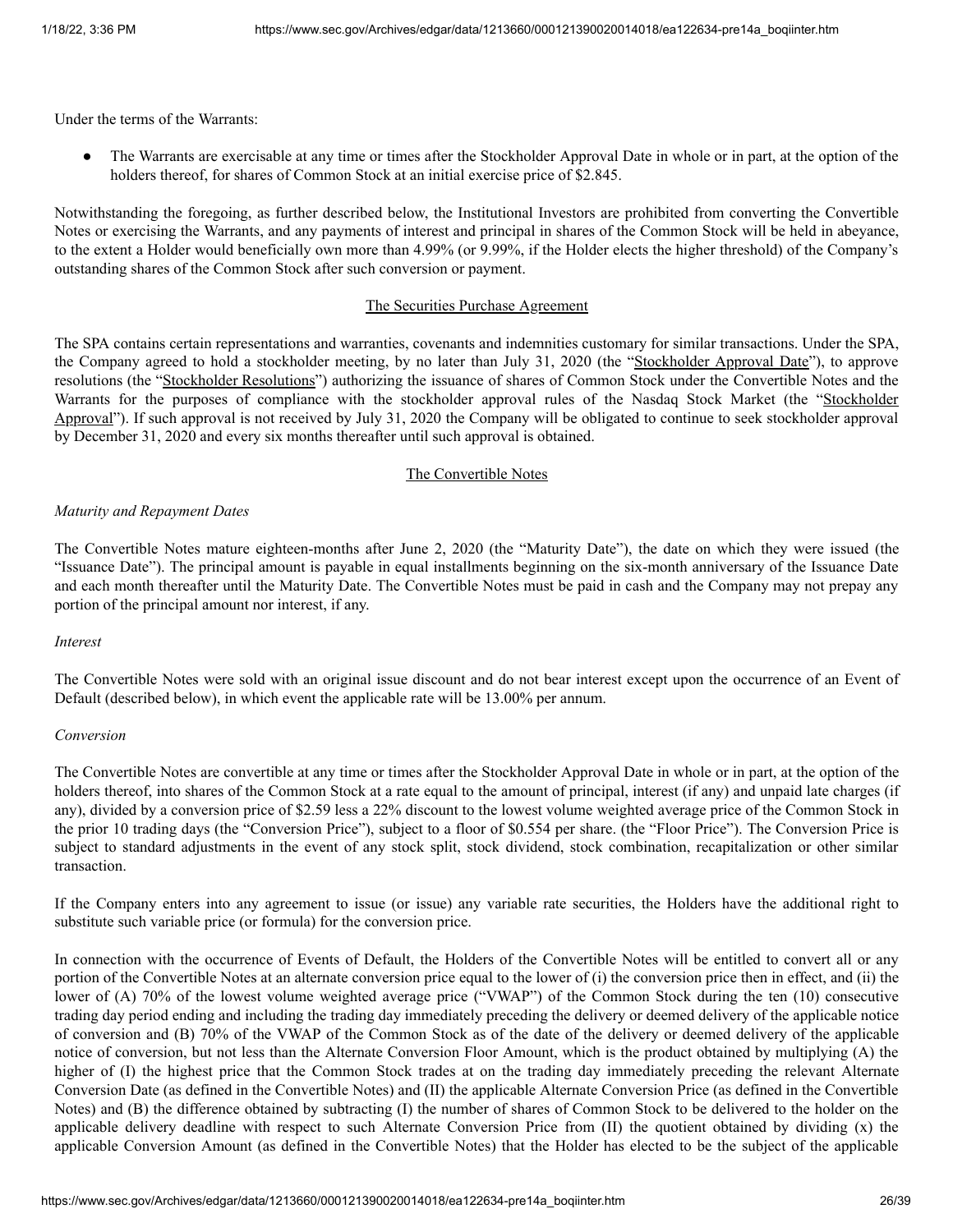1/18/22, 3:36 PM https://www.sec.gov/Archives/edgar/data/1213660/000121390020014018/ea122634-pre14a\_boqiinter.htm

Alternate Conversion, by (y) the applicable Alternate Conversion Price without giving effect to clause (x) of such definition (i.e. the Floor Price).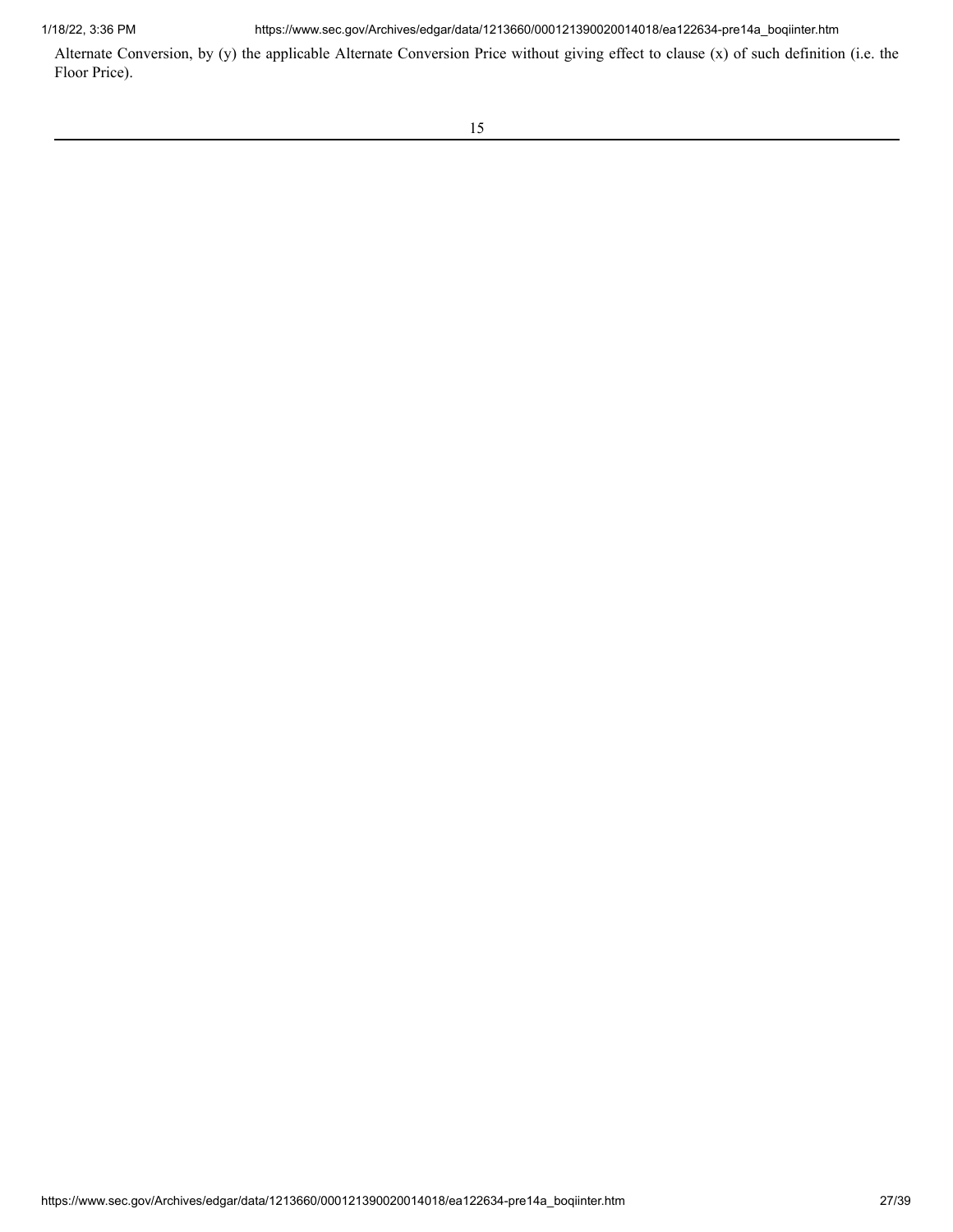#### *Conversion Limitation and Exchange Cap*

The Holders of the Convertible Notes will not have the right to convert any portion of the Convertible Notes, to the extent that, after giving effect to such conversion, such Holder (together with certain related parties) would beneficially own in excess of 4.99% of the shares of the Common Stock outstanding immediately after giving effect to such conversion. A Holder may from time to time increase this limit to 9.99%, provided that any such increase will not be effective until the 61st day after delivery of a notice to the Company of such increase.

In addition, the Convertible Notes shall not be convertible until such time as the Company shall have obtained the Stockholder Approval.

#### *Events of Default*

Events of Default include: (i) the failure of the applicable registration statement (the "Registration Statement") for the shares issuable upon conversion of the Convertible Notes and exercise of the Warrants to be filed with the SEC; (ii) the failure of the Company to maintain the effectiveness of the Registration Statement; (iii) suspension of trading of the Common Stock on a national securities exchange for five days; (iv) uncured conversion failure; (v) failure by the Company to maintain required share allocations for the conversion of the Convertible Notes and the exercise of the Warrants; (vi) failure by the Company to pay Principal when due; (vii) failure of the Company to remove restricted legends from shares issued to the Holder upon conversion of the Convertible Note or the Warrants; (viii) the occurrence of any default under, redemption of or acceleration prior to maturity of at least an aggregate of \$150,000 of indebtedness of the Company; (ix) bankruptcy, insolvency, reorganization or liquidation proceedings or other proceedings for the relief of debtors shall be instituted by or against the Company or any Subsidiary and not dismissed within 30 days of initiation; (x) the commencement by the Company or any Subsidiary of a voluntary case or proceeding under any applicable federal, state or foreign bankruptcy, insolvency, reorganization or other similar law; (xi) commencement of any bankruptcy or similar proceeding, voluntary or involuntary, of the Company or any Subsidiary of the Company; (xii) final judgment for the payment of money aggregating in excess of \$150,000 are rendered against the Company or any subsidiary of the Company and not bonded or discharged within 30 days; (xiii) failure of the Company or any subsidiary of the Company to pay when due any debts in excess of \$150,000 due to any third party; (xiv) breaches by the Company or any subsidiary of any representations or warranties in the SPA or any document contemplated thereby; (xv) a false or inaccurate certification by the Company that either (A) the "Equity Conditions" (as defined in the Convertible Notes) are satisfied, (B) there has been no "Equity Conditions Failure," (as defined in the Convertible Notes), or (C) as to whether any Event of Default has occurred; (xvi) failure of the Company or any Subsidiary to comply with the covenants in the Convertible Note; any material adverse effect occurring; or (xvii) any Event of Default occurs under any other Convertible Note.

In connection with an Event of Default, the Holders of the Convertible Notes may require the Company to redeem in cash any or all of the Convertible Notes. The redemption price will equal the greater of (i) 110% of the outstanding principal of the Convertible Note to be redeemed and accrued and unpaid interest and unpaid late charges thereon, and (ii) an amount equal to market value of the shares of the Common Stock underlying the Convertible Notes, as determined in accordance with the Convertible Notes. Upon the occurrence of certain Events of Default relating to the bankruptcy of the Company, whether occurring prior to or following the maturity date, the Company will be required to immediately redeem the Convertible Notes, in cash, for an amount equal to 110% of the outstanding principal of the Convertible Notes, and accrued and unpaid interest and unpaid late charges thereon, without the requirement for any notice or demand or other action by any Holder or any other person or entity.

## *Change of Control*

In connection with a Change of Control (as defined in the Convertible Notes), the Holders of the Convertible Notes may require the Company to redeem all or any portion of the Convertible Notes. The redemption price per share will equal the greatest of (i) 110% of the outstanding principal of the Convertible Notes to be redeemed, and accrued and unpaid interest and unpaid late charges thereon, (ii) 110% of the market value of the shares of the Common Stock underlying the Convertible Notes, as determined in accordance with the Convertible Notes, and (iii) 110% of the aggregate cash consideration that would have been payable in respect of the shares of the Common Stock underlying the Convertible Notes, as determined in accordance with the Convertible Notes.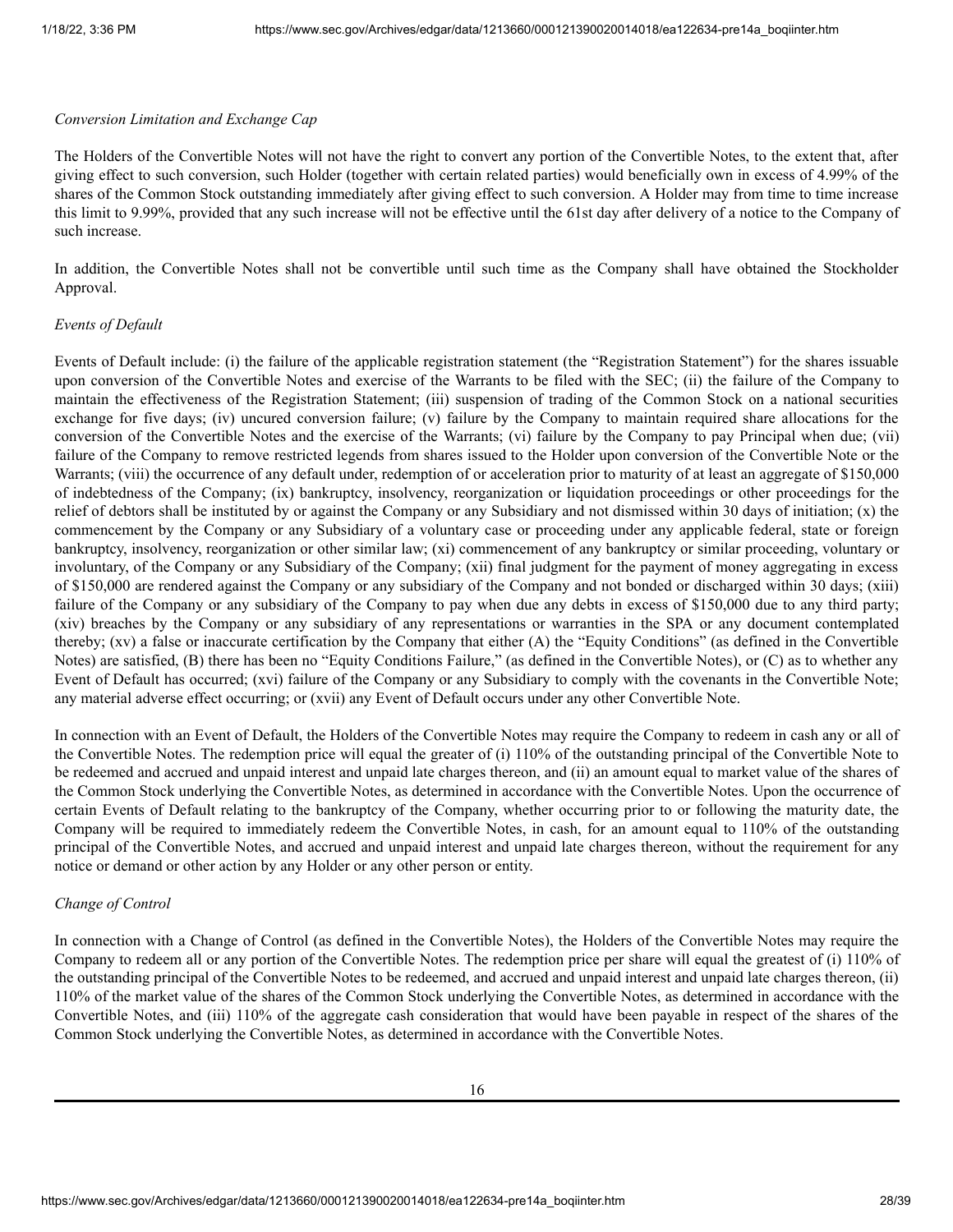#### *Other Corporate Events*

The Company may not enter into a Fundamental Transaction (as defined in the Convertible Notes), unless the successor entity assumes all of the obligations under the Convertible Notes pursuant to written agreements satisfactory to the Holder of the Convertible Notes, and the successor entity is a publicly traded corporation whose shares of Common Stock are quoted or listed on a national securities exchange. If at any time the Company grants any Purchase Rights (as defined in the Convertible Note) or makes any distribution of assets pro rata to all or substantially all of the holders of any class of its Common Stock, then the holders of the Convertible Notes will be entitled to acquire the aggregate Purchase Rights or assets which such holder could have acquired if such holder had held the number of shares of the Common Stock acquirable upon complete conversion of the Convertible Notes (without taking into account any limitations on conversion) held by such holder immediately prior to the date as of which the record holders are to be determined for such grant of purchase rights or distributions. To the extent any such grant of rights or distribution would result in the holders exceeding the maximum percentage described in first paragraph of "*Conversion Limitation and Exchange Cap*" above, such rights shall be held in abeyance for up to ninety trading days.

#### *Installment Conversions and Redemptions*

The Convertible Notes require that, on each Installment Date, the Company will pay an amount of the Convertible Note equal to the lesser of 1/13<sup>th</sup> of the principal amount and the outstanding principal amount of the Convertible Notes then outstanding on such Installment Date, less amounts already converted or paid (the "Installment Amount"), together with interest and late charges, if any, thereon, in shares of the Common Stock, subject to the satisfaction of customary equity conditions (including minimum price and volume thresholds) (an "Installment Conversion").

If the Company satisfies such equity conditions (subject to the Holders' right to waive any such condition), the Company will convert the portion of the Installment Amount subject to such Installment Conversion into shares of its Common Stock at a price per share equal to the lower of lowest of (i) the conversion price then in effect, (ii) the greater of (x) the Floor Price and (y) 78% of the lowest VWAP of the Common Stock during the ten (10) consecutive trading day period ending and including the trading day immediately preceding the applicable Installment Date. All such determinations to be appropriately adjusted for any stock split, stock dividend, stock combination or other similar transaction during any such measuring period, but not less than the Floor Price. If the Company elects to effect and Installment Redemption (as defined in the Convertible Notes) or if an Installment Conversion is not permitted because certain equity conditions are not met, the Company must redeem the Installment Amount in cash at a price equal to 106% of its aggregate value.

The Holders of the Convertible Notes may elect to defer conversion until a subsequent Installment Date selected by each such Holder, or accelerate the conversion of future Installment Amounts to the current Installment Date, with the amount to be accelerated subject to certain restrictions as set forth in the Convertible Notes.

Notwithstanding the forgoing, and only during the period commencing on the Issuance Date and ending on the Stockholder Approval Date, the Company shall automatically be deemed to have elected to effect Installment Redemptions for all Installment Amounts.

#### *Redemptions at Company Election*

At any time after the later of (x) thirty (30) calendar days after the Applicable Date (as defined in the SPA) and (y) the date no Equity Conditions Failure exists, the Company has the right to redeem all, but not less than all, of the Conversion Amount then remaining under this Notes at cash price equal to 200% of the greater of (i) the Conversion Amount being redeemed and (ii) the product of (1) the Conversion Rate with respect to the Conversion Amount being redeemed multiplied by (2) the greatest Closing Sale Price of the Common Stock on any trading day during the period commencing on the date immediately preceding such redemption notice date and ending on the Trading Day (as defined in the Convertible Notes) immediately prior to the date the Company makes the entire payment required to be made for the redemption.

#### *Special Redemption Rights*

At any time after the Stockholder Approval Date, the Company has the right to acquire from the Institutional Investors up to such portion of the Convertible Notes equal to the lesser of (x) all of the Conversion Amount then outstanding as of such date of determination and (y) the Holder Pro Rata Amount (as defined in the Convertible Notes) of \$150,000 of the aggregate Principal of the Note, in consideration of \$1.00.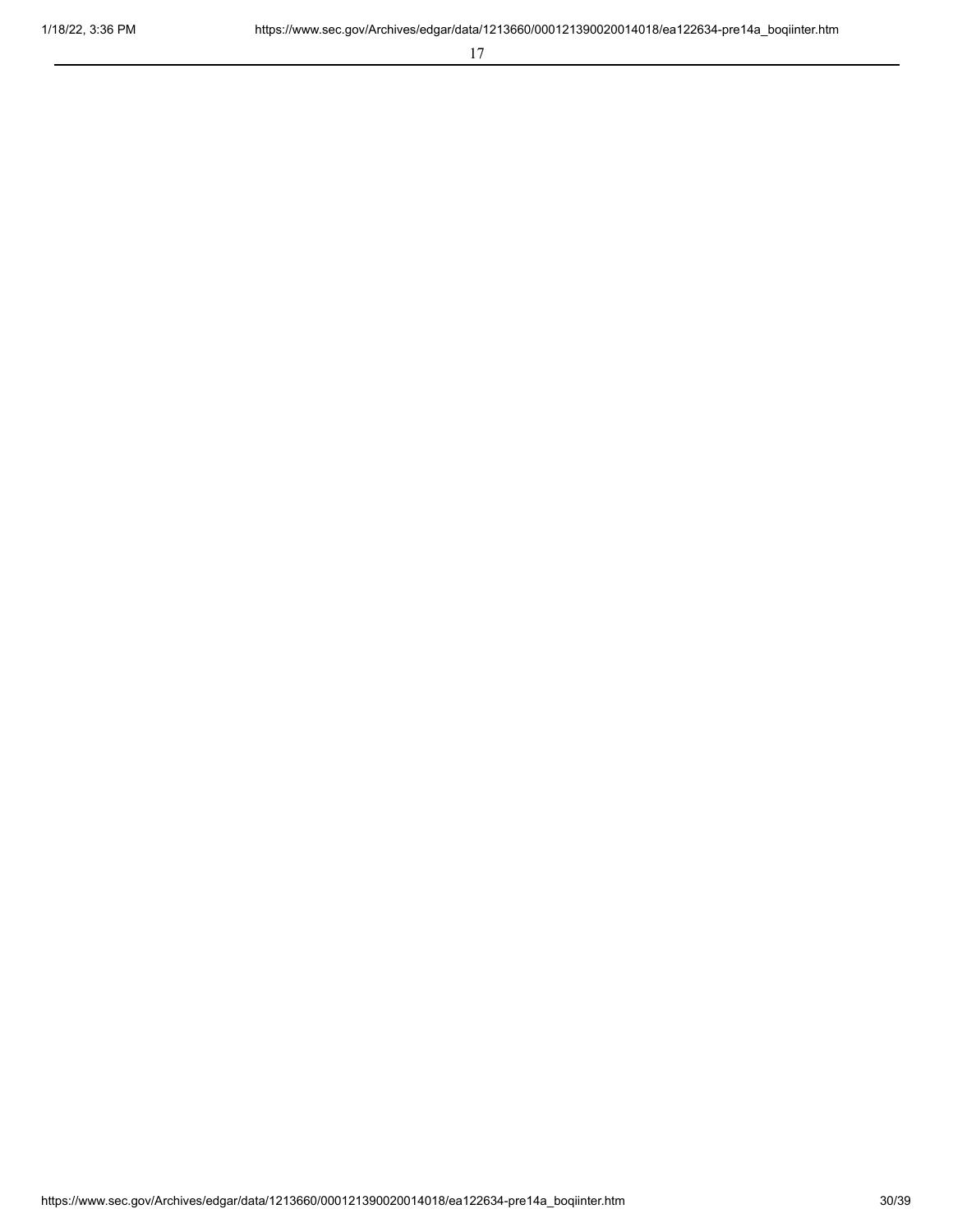## *Additional Convertible Notes*

Subject to the terms and conditions set forth in the SPA, each holder of a Convertible Note may, upon written notice to the Company, require the Company to participate in an Additional Closing (as defined in the SPA) for the purchase by such holder, and the sale by the Company, of a Convertible Note in an original principal amount of set forth opposite such holder's name in the SPA, the aggregate principal amount of which for all holders shall not exceed \$2,100,000.

#### *Covenants*

The Company will be subject to certain customary affirmative and negative covenants regarding the incurrence of indebtedness, the existence of liens, the repayment of indebtedness, the payment of cash in respect of dividends, distributions or redemptions, and the transfer of assets, among other matters. The Company also will be subject to a financial covenant that requires it to maintain available cash in the amount of \$1,500,000 at the end of each fiscal quarter.

#### The Warrants

## *Expiration and Exercise*

The Warrants, for the purchase of an aggregate of 1,300,000 shares of the Company's Common Stock (subject to standard adjustments in the event of any stock split, stock dividend, stock combination, recapitalization or other similar transaction), expire on the fourth anniversary of the Issuance Date. The Warrants are exercisable at any time after the Stockholder Approval Date until their expiration date, in whole or in part, at the option of the holders.

The exercise price for the Warrants (subject to possible standard adjustments in the event of any stock split, stock dividend, stock combination, recapitalization or other similar transaction) is \$2.845.

Cashless exercise is available to the holders of the Warrants.

#### *Exercise Limitation and Exchange Cap*

The holders of the Warrants will not have the right to convert any portion of the Warrants to the extent that, after giving effect to such conversion, such holder (together with certain related parties) would beneficially own in excess of 4.99% of the shares of the Company's Common Stock outstanding immediately after giving effect to such exercise. A holder may from time to time increase this limit to 9.99%, provided that any such increase will not be effective until the 61st day after delivery of a notice to the Company of such increase.

In addition, unless the Company obtains the approval of its stockholders, the Company is prohibited from issuing any shares of Common Stock upon exercise of the Warrants or otherwise pursuant to the terms of the Warrants.

#### *Events of Default*

Events of Default are cross-referenced to the definition contained in the Convertible Notes (see summary of the Notes above in the paragraph "*Events of Default*").

At any time after the occurrence of an Event of Default, at the request of a Holder, the Company or a successor entity (as the case may be) shall purchase the Warrant from the Holder on the date of such request by paying to the Holder cash in an amount equal to the Event of Default Black Scholes Value (as defined in the Warrants).

## *Other Corporate Events*

The Company may not enter into a Fundamental Transaction (as defined in the Warrants), unless the successor entity assumes all of the obligations under the Warrants pursuant to written agreements satisfactory to the holder of the Warrants, and the successor entity is a publicly traded corporation whose shares of Common Stock are quoted or listed on a national securities exchange. If at any time the Company grants any Purchase Rights (as defined in the Warrants) or makes any distribution of assets pro rata to all or substantially all of the holders of any class of its Common Stock, then the holders of the Warrants will be entitled to acquire the aggregate Purchase Rights or assets which such holder could have acquired if such holder had held the number of shares of the Company's Common Stock acquirable upon complete exercise of the Warrants held by such holder immediately prior to the date as of which the record holders are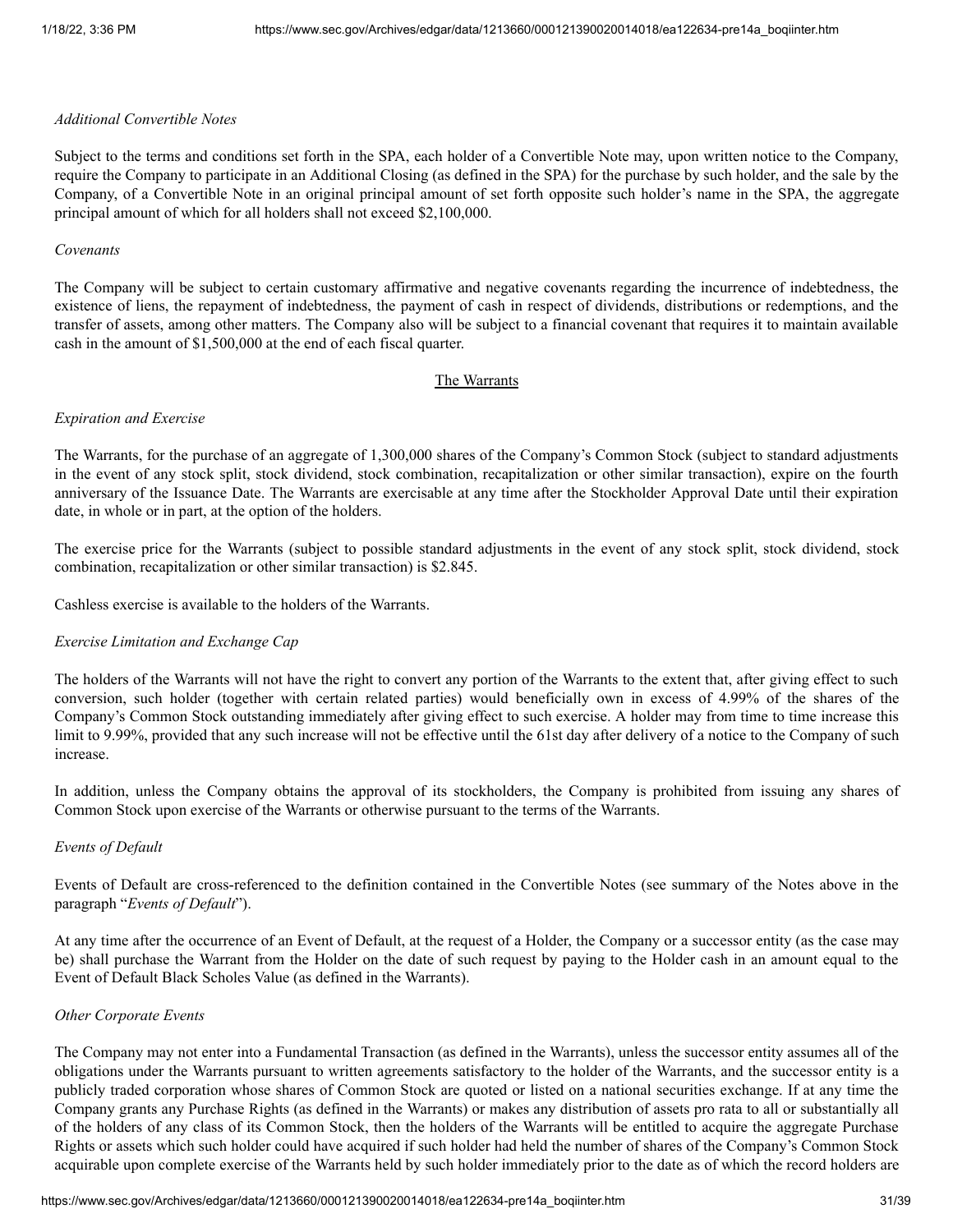1/18/22, 3:36 PM https://www.sec.gov/Archives/edgar/data/1213660/000121390020014018/ea122634-pre14a\_boqiinter.htm

to be determined for such grant of purchase rights or distributions. To the extent any such grant of rights or distribution would result in the holders exceeding the maximum percentage described in first paragraph of "Exercise Limitation and Exchange Cap" above, such rights shall be held in abeyance for up to ninety trading days.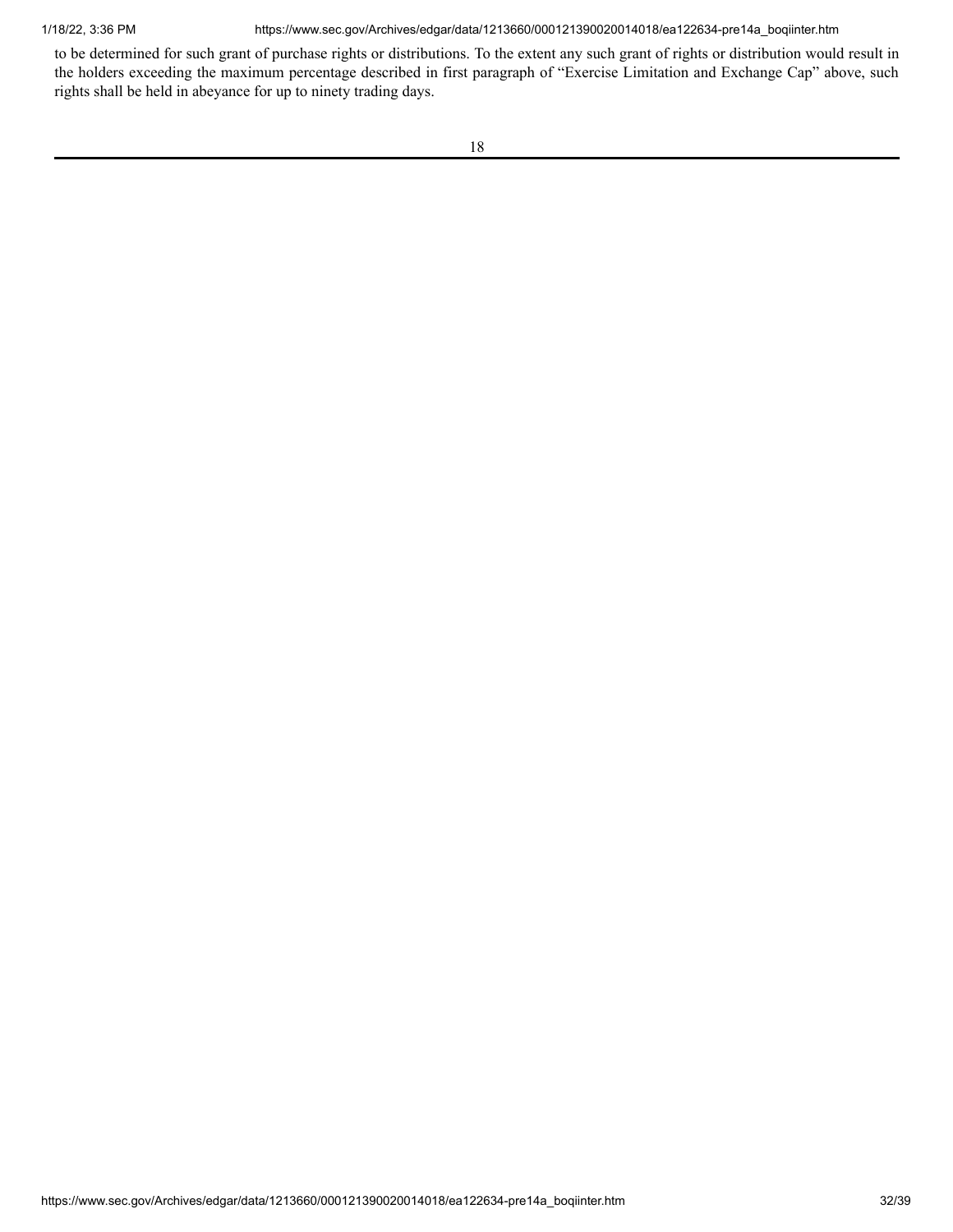Notwithstanding the foregoing, at the request of a Holder delivered at any time commencing on the earliest to occur of (x) the public disclosure of any Fundamental Transaction, (y) the consummation of any Fundamental Transaction and (z) the Holder first becoming aware of any Fundamental Transaction through the date that is ninety (90) days after the public disclosure of the consummation of such Fundamental Transaction by the Company pursuant to a Current Report on Form 8-K filed with the SEC (in each case, excluding the sale of the Company's legacy energy business), the Company or a successor entity (as the case may be) shall purchase the Warrants from the Holder on the date of such request by paying to the Holder cash in an amount equal to the Black Scholes Value (as defined in the Warrants). Payment of such amounts shall be made by the Company (or at the Company's direction) to the Holder on or prior to the later of (x) the second trading day after the date of such request and (y) the date of consummation of such Fundamental Transaction.

#### Shareholder Pledge Agreement

The Institutional Investors and a principal shareholder and the Chairman of the Board the Company, Mr. Yongquan Bi (the "Principal Stockholder"), have entered into a Shareholder Pledge Agreement, pursuant to which the Principal Stockholder, has agreed to pledge 1.5 million shares of Common Stock beneficially owned by him, in favor of the Institutional Investors to secure the Company's performance of its obligations in the Private Placement.

## Registration Rights Agreement

In connection with the Private Placement, the Company and the Institutional Investors entered into a Registration Rights Agreement (the "Registration Rights Agreement"). Pursuant to the Registration Rights Agreement, the Company has agreed to file and maintain with the SEC a registration statement for resale of the shares of Common Stock issuable upon conversion of the Convertible Notes and exercise of the Warrants.

# Voting Agreement

The Company also entered into a voting agreement (the "Voting Agreement") with the Principal Stockholder, pursuant to which the Principal Stockholder agreed to vote the shares of Common Stock now owned or hereafter acquired by him in favor of the Stockholder Resolutions.

#### Placement Agent

FT Global Capital Inc. ("FT Global") acted as the placement agent for the Private Placement. FT Global received a fee of 9% of the gross proceeds of the Private Placement, or an aggregate of \$315,000, plus \$50,000 in reimbursed expenses, and placement agent warrants to purchase up to that number of shares of Common Stock equal to ten percent (10%) of the aggregate number of shares of Common Stock placed in the Private Placement, which is initially 171,845 shares, at an initial exercise price of \$2.845 per share, subject to adjustment based on the number of shares of Common Stock issued pursuant to the Convertible Notes (the "Placement Agent Warrants"). If additional Convertible Notes are purchased by the Institutional Investors under the SPA, FT Global will be entitled to receive additional Placement Agent Warrants in connection with such issuance.

# **Reasons for Transaction and Effect on Current Stockholders**

The Board has determined that the ability to issue securities pursuant to the SPA, the Convertible Note, the Warrants and the Placement Agent Warrants is in the best interests of the Company and its stockholders because of the Company's need to obtain additional equity. Further, the payment of interest and principal in shares of Common Stock, and the right of the Holder to convert the Convertible Notes into shares of Common Stock, would allow the Company to preserve liquidity for other corporate purposes, including the payment of costs and expenses necessary for the stabilization and expansion of the Company's operation.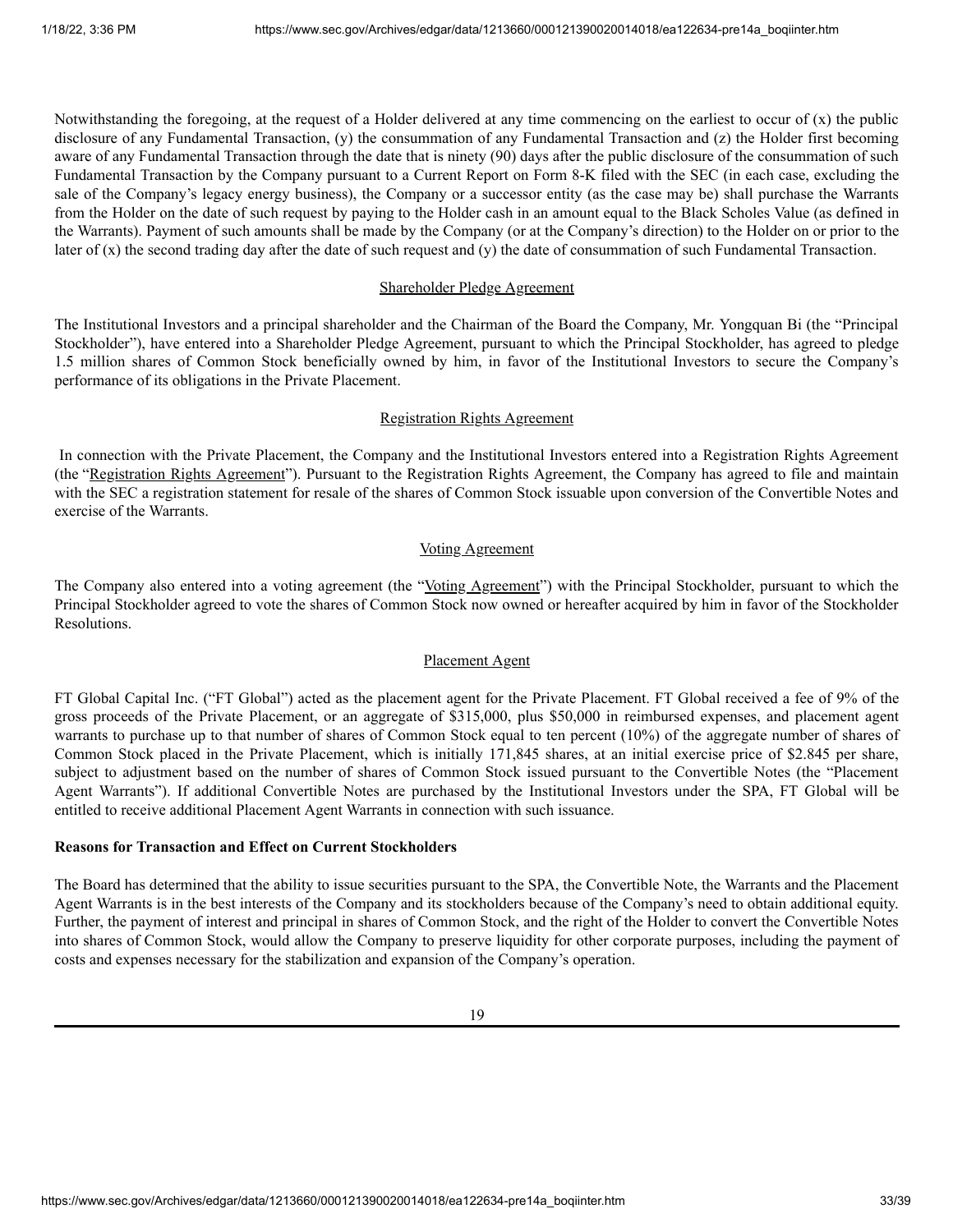The issuance of securities pursuant to the SPA, the Convertible Notes, the Warrants and the Placement Agent Warrants will not affect the rights of the holders of outstanding shares of Common Stock, but such issuances will have a dilutive effect on the existing stockholders, including the voting power and economic rights of the existing stockholders. For example, if the Convertible Notes are converted in full (not assuming the purchase of additional Convertible Notes by the Institutional Investors) at the initial conversion price less the 22% discount, the Warrants are exercised in full at the initial exercise price and the Placement Agent Warrants are exercised in full at the initial exercise price (not assuming the purchase of additional Convertible Notes by the Institutional Investors), approximately an additional 3,674,815 shares of the Common Stock of the Company will be issued. In the event the Institutional Investors purchase all of the Convertible Notes including the additional Convertible Notes that they have the option to purchase and all of such Convertible Notes are converted in full at the initial conversion price less the 22% discount, the Warrants are exercised in full at the initial exercise price and all the Placement Agent Warrants are exercised in full assuming the purchase of the additional Convertible Notes by the Institutional Investors, approximately an additional 4,795,500 shares of the Common Stock of the Company will be issued. No assurance can be given that any shares of Common Stock will be issued upon conversion of the Convertible Notes or exercise of the Warrants and Placement Agent Warrants, or that additional shares of Common Stock will not be issued in the event that the conversion price of the Convertible Notes decreases pursuant to the terms of the Convertible Notes, or that the number of shares of Common Stock issuable upon the exercise of the Warrants and Placement Agent Warrants does not increase pursuant to the terms of such warrants.

Each Convertible Note provides that the Institutional Investors are prohibited from converting a Convertible Note, and any payments of interest and principal in shares of Common Stock will be held in abeyance, to the extent the Institutional Investor would beneficially own more than 4.99% (or 9.99%, if the holder elects the higher threshold) of the Company's outstanding shares of Common Stock after such conversion or payment. Unlike Nasdaq Rule 5635 and the corresponding provisions of the SPA, the Convertible Notes and the Warrants, which limit the aggregate number of shares of Common Stock the Company may issue to the Institutional Investors, this beneficial ownership limitation limits the number of shares the Institutional Investors may beneficially own at any one time. Consequently, the number of shares of Common Stock the Holder may beneficially own in compliance with the beneficial ownership limitation may increase over time as the number of outstanding shares of Common Stock increases over time. In addition, the Institutional Investors may sell some or all of the shares they receive under the Convertible Notes, permitting them to acquire additional shares in compliance with the beneficial ownership limitation. We are not seeking shareholder approval to lift such ownership limitation.

# *THE BOARD OF DIRECTORS RECOMMENDS A VOTE "FOR" APPROVAL OF THE ISSUANCE OF THE SECURITIES*

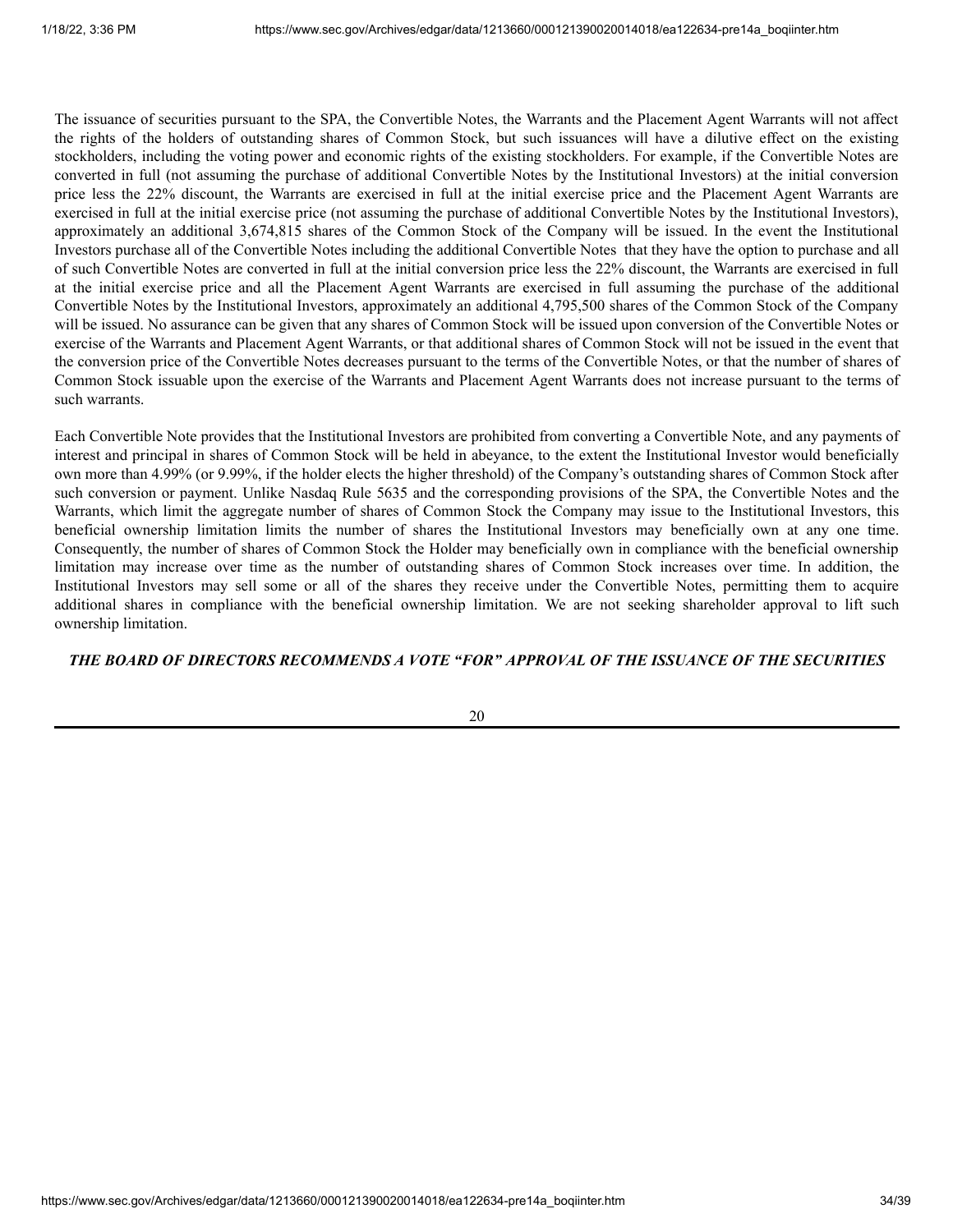## **PROPOSAL THREE—ADVISORY VOTE ON EXECUTIVE COMPENSATION**

#### <span id="page-34-0"></span>**Background**

The Board is providing our stockholders with an advisory vote on our executive compensation pursuant to the Dodd-Frank Wall Street Consumer Protection Act ("Dodd-Frank Act") and Section 14A of the Securities Exchange Act of 1934, as amended.

This advisory vote on executive compensation, commonly referred to as a "say-on-pay" advisory vote, is not binding on our Board. However, the Board will take into account the result of the vote when determining future executive compensation arrangements.

At our 2019 Annual Meeting of Stockholders, our stockholders had the opportunity to vote on an advisory say-on-pay proposal. Votes cast were in favor of our say-on-pay proposal.

#### **Proposed Resolution**

The Board recommends that our stockholders vote in favor of the say-on-pay vote as set forth in the following resolution:

RESOLVED, that the stockholders of BOQI International Medical Inc. (the "Company") approve, on an advisory basis, the compensation of the Company's named executive officers as disclosed in this proxy statement, including as discussed in the section entitled "Executive Compensation," the Summary Compensation Table and the related compensation tables, notes and narrative in the Proxy Statement for the Company's 2020 Annual Meeting of Stockholders.

## **Next Say-On-Pay Vote**

The next say-on-pay vote is anticipated to occur at our 2021 Annual Meeting of Stockholders.

# *THE BOARD OF DIRECTORS RECOMMENDS A VOTE "FOR" APPROVAL, ON AN ADVISORY BASIS, OF OUR EXECUTIVE COMPENSATION.*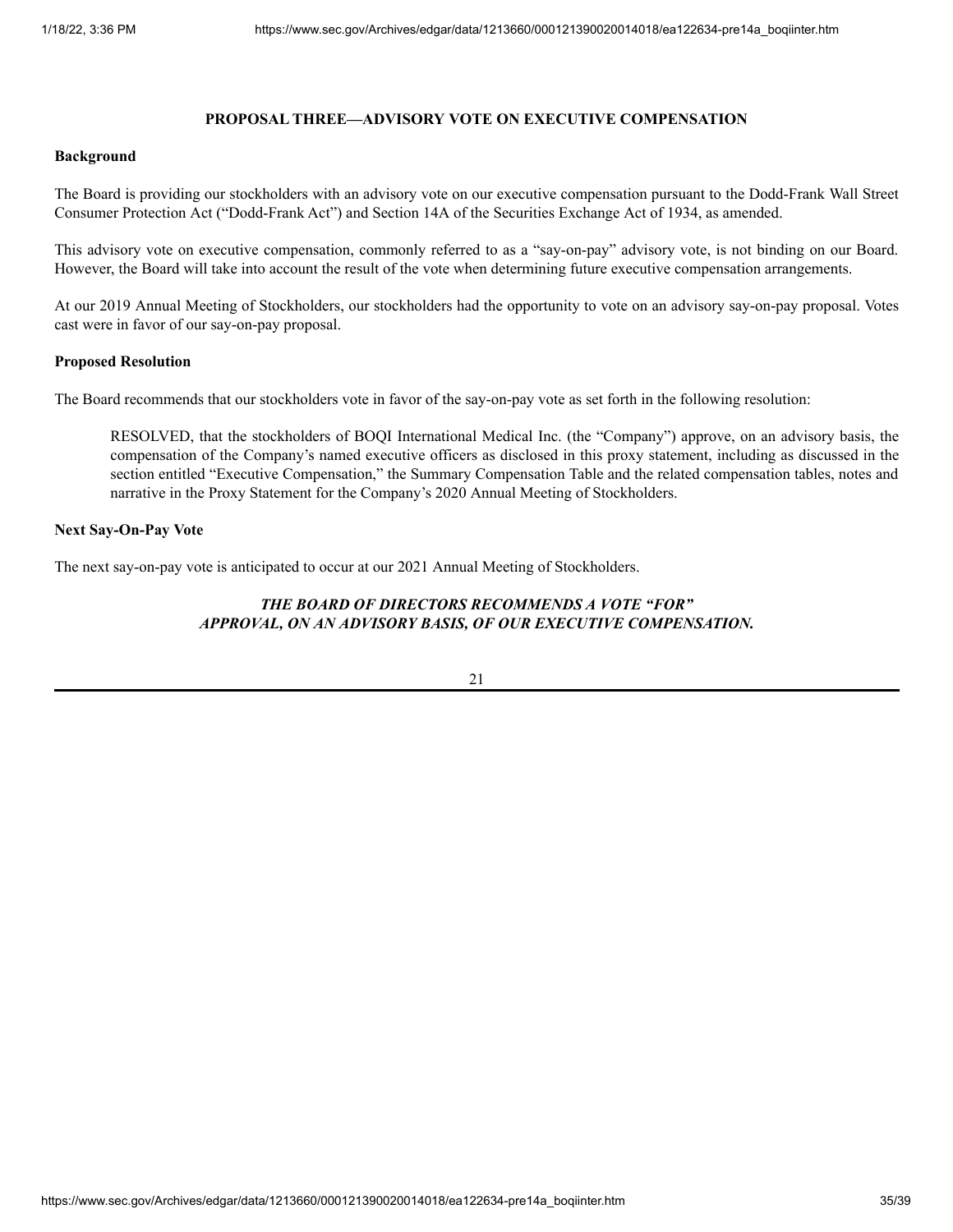## **PROPOSAL FOUR**

# **RATIFICATION OF SELECTION OF INDEPENDENT REGISTERED PUBLIC ACCOUNTING FIRM**

<span id="page-35-0"></span>The Audit Committee of the Board has selected HHC, LLP as the Company's independent registered public accounting firm for the fiscal year ending December 31, 2020. Representatives of HHC, LLP are expected to be present at the Annual Meeting and will be available to respond to appropriate questions.

Stockholder ratification of the selection of HHC, LLP as the Company's independent registered public accounting firm is not required by the Company's Bylaws or otherwise. However, the Board, on behalf of the Audit Committee, is submitting the selection of HHC, LLP to the stockholders for ratification as a matter of good corporate practice. If the stockholders fail to ratify the selection, the Audit Committee will reconsider whether or not to retain that firm. Even if the selection is ratified, the Audit Committee in its discretion may direct the appointment of different independent registered public accounting firm at any time during the year if they determine that such a change would be in the best interests of the Company and its stockholders.

# *THE BOARD OF DIRECTORS RECOMMENDS A VOTE "FOR" RATIFICATION OF SELECTION OF INDEPENDENT REGISTERED PUBLIC ACCOUNTING FIRM*

## **Principal Accountant Fees**

The following table represents the aggregate fees billed for professional audit services rendered by our independent auditor, HHC LLP ("LLP") for their audit of our annual financial statements during the years ended December 31, 2019 and 2018 respectively.

|                                    | 2019    |   | 2018    |
|------------------------------------|---------|---|---------|
| <b>Audit Fees</b>                  | 150,000 | S | 139,500 |
| <b>Audit-Related Fees</b>          |         |   |         |
| Tax Fees                           |         |   |         |
| All Other Fees                     |         |   |         |
| Total Accounting Fees and Services | 150,000 |   | 139,500 |

Audit Fees. These are fees for professional services for the audit of the Company's annual financial statements, and for the review of the financial statements included in the Company's filings on Form 10-Q, and for services that are normally provided in connection with statutory and regulatory filings or engagements. The amounts shown for HHC in 2019 and 2018 relate to the audits of the Company's annual financial statements and the review of the financial statements included in the Company's filings on Form 10-Q.

Audit-Related Fees. These are fees for the assurance and related services reasonably related to the performance of the audit or the review of the Company's financial statements. There were no audit-related fees billed during the years ended December 31, 2019 or 2018.

Tax Fees. These are fees for professional services with respect to tax compliance, tax advice, and tax planning. There were no tax fees billed during the years ended December 31, 2019 and 2018.

All Other Fees. These are fees for permissible work that does not fall within any of the other fee categories, i.e. Audit Fees, Audit-Related Fees, Tax Fees and allowable working costs. There were no other fees billed during the years ended December 31, 2019 and 2018.

Pre-Approval Policy and Procedures for Audit and Non-Audit Services

The audit committee has the sole and direct responsibility for appointing, evaluating and retaining our independent registered public accounting firm and overseeing their work. All audit services to be provided to us and all non-audit services, other than de minims nonaudit services, to be provided to us by our independent auditors must be approved in advance by our audit committee.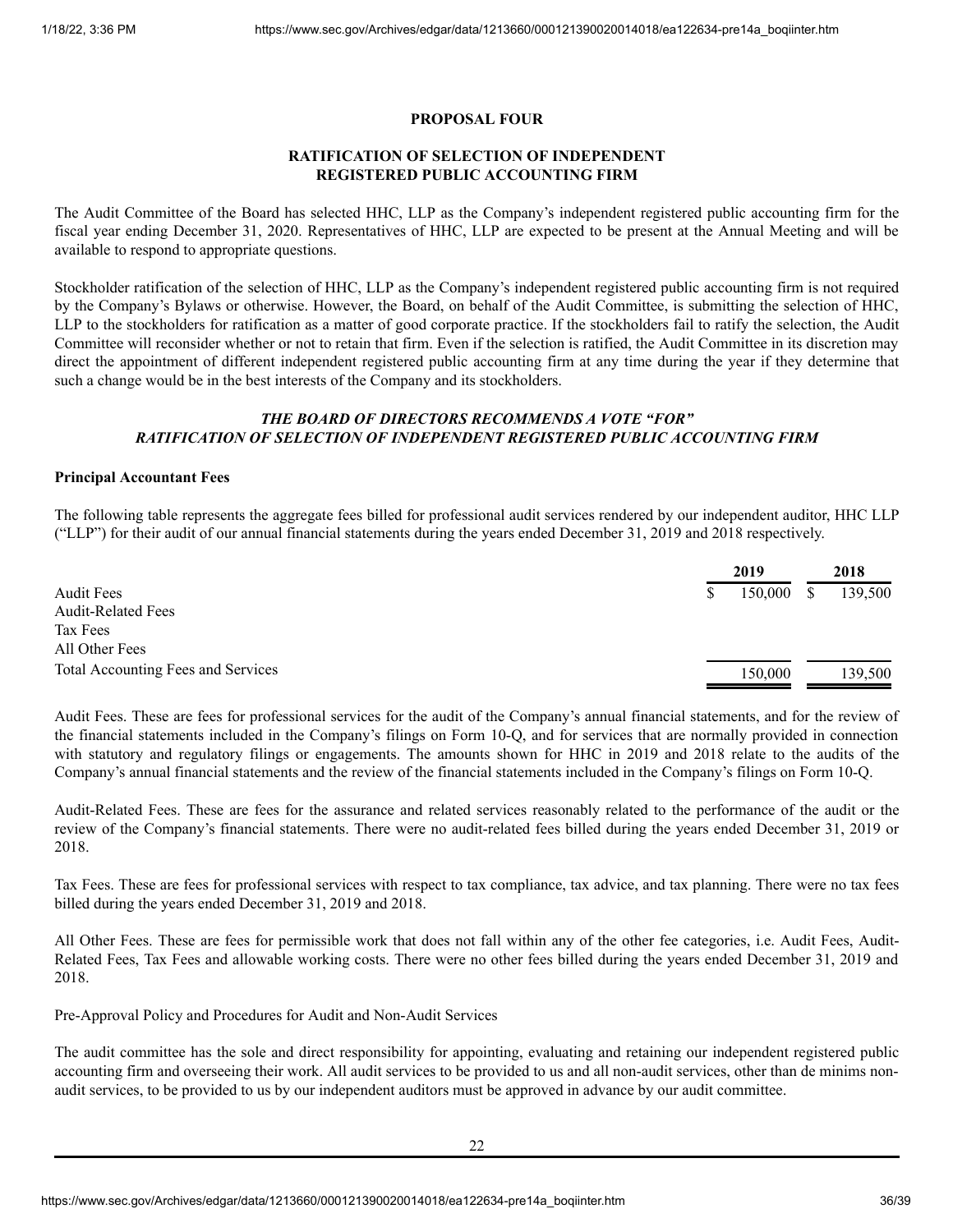## **ADDITIONAL INFORMATION**

#### <span id="page-36-0"></span>**Stockholder Proposals and Director Nominations**

Proposals by stockholders that are submitted for inclusion in our proxy statement for our 2021 Annual Meeting of Stockholders must follow the procedures set forth in Rule 14a-8 under the Securities Exchange Act of 1934, as amended, and our Second Amended and Restated Bylaws. To be timely under Rule 14a-8, stockholder proposals must be received by our Corporate Secretary at BOQI International Medical Inc.'s offices. However, if the date of the 2021 Annual Meeting is changed by more than 30 days from the first anniversary of the date of the 2020 Annual Meeting, the deadline will instead be a reasonable time before we begin to print and mail the proxy statement for the 2021 Annual Meeting.

Stockholder proposals and nominations may not be brought before the 2021 Annual Meeting unless, among other things, the stockholder's submission contains certain information concerning the proposal or the nominee, as the case may be, and other information specified in the Company's Bylaws, and the stockholder's submission is received by us no earlier than the close of business on  $\lceil$ , 2021 and no later than  $\lceil$ , 2021. However, if the date of the 2021 Annual Meeting is changed by more than 30 days before or more than 70 days after the first anniversary of the date of the 2020 Annual Meeting, notice by the stockholder must be delivered not earlier than the close of business on the 120th day prior to the 2021 Annual Meeting and not later than the close of business on the later of the 90th day prior to the 2021 Annual Meeting or the 10th day following the day on which public announcement of the date of the 2021 Annual Meeting is first made by the Company. Proposals or nominations not meeting these requirements will not be entertained at the 2021 Annual Meeting.

Stockholders recommending candidates for consideration by the Board must provide the candidate's name, biographical data, and qualifications. Any such recommendation should be accompanied by a written statement from the individual of his or her consent to be named as a candidate and, if nominated and elected, to serve as a director. These requirements are separate from, and in addition to, the SEC's requirements that a stockholder must meet in order to have a stockholder proposal included in the proxy statement.

#### **Householding Information**

The SEC has adopted rules that permit companies and intermediaries (such as banks and brokers) to satisfy the delivery requirements for proxy statements and annual reports with respect to two or more stockholders sharing the same address by delivering a single proxy statement addressed to those stockholders. This delivery method is referred to as "householding" and can result in cost savings for us. To take advantage of this opportunity, we may deliver a single proxy statement to multiple stockholders who share an address. We will deliver upon oral or written request a separate copy of our proxy statement to any stockholder of a shared address to which a single copy of our proxy statement was delivered. If you prefer to receive separate copies of our proxy statement, either now or in the future, or if you currently are a stockholder sharing an address with another stockholder and wish to receive only one copy of future proxy statements for your household, please call us or send your request in writing to us.

#### **Copies of 2019 Annual Report**

Our Annual Report on Form 10-K for the fiscal year ended December 31, 2019, is being sent along with this proxy statement. **The 2019 Annual Report is also available on our website at www.bimihc.com.** The information on our website is not incorporated by reference into this proxy statement.

**Your vote is important.** Please promptly vote your shares of our common stock by completing, signing, dating, and returning your proxy card or by Internet or telephone voting as described on your proxy card.

#### **By Order of the Board of Directors**

Tiewei Song *Chief Executive Of icer and President*

 $[$ , 2020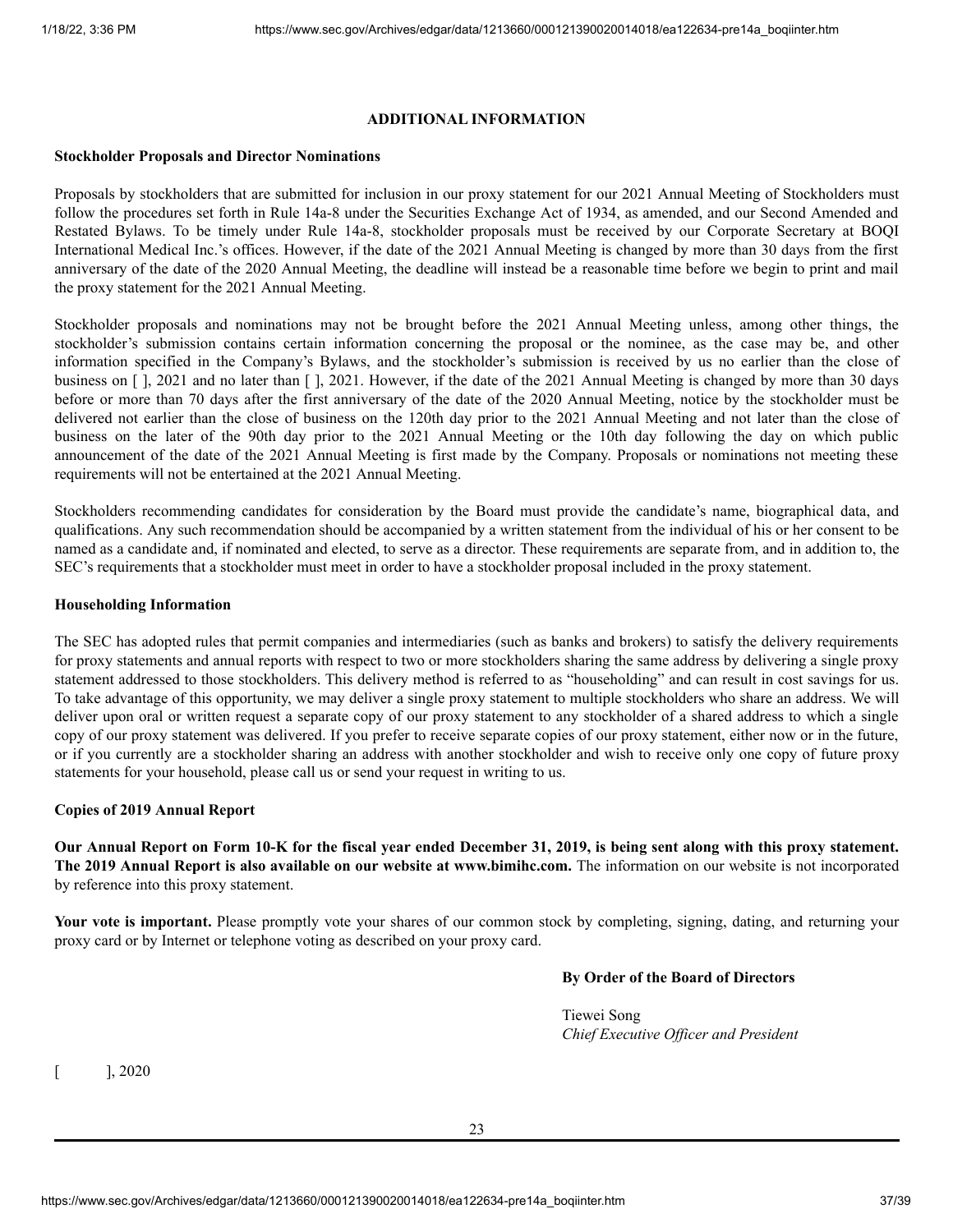# **BOQI INTERNATIONAL MEDICAL INC. PROXY CARD 2020 ANNUAL MEETING OF STOCKHOLDERS TO BE HELD ON JULY [ ], 2020 THIS PROXY IS SOLICITED ON BEHALF OF THE BOARD OF DIRECTORS**

The undersigned hereby appoints □Mr. Tiewei Song and □Mr. Yongquan Bi, or either of them, as attorney and proxy of the undersigned, with full power of substitution, to vote all shares of common stock of BOQI International Medical Inc. (the "Company") which the undersigned may be entitled to vote at the 2020 Annual Meeting of Stockholders to be held on July [ ], 2020, and at any and all postponements, continuations and adjournments thereof, with all powers that the undersigned would possess if personally present, upon and in respect of the following matters and in accordance with the following instructions, with discretionary authority as to any and all other matters that may properly come before the meeting.

THE BOARD OF DIRECTORS RECOMMENDS A VOTE "FOR" THE ELECTION OF DIRECTORS AND "FOR" PROPOSALS 2, 3 AND 4.

PLEASE SIGN, DATE AND RETURN PROMPTLY IN THE ENCLOSED ENVELOPE. PLEASE MARK YOUR VOTE IN BLUE OR BLACK INK AS SHOWN HERE  $box$ 

## 1. The election of seven Directors:

NOMINEES: ☐ FOR ALL NOMINEES ☐ Yongquan Bi ☐ Tiewei Song ☐ Mia Kuang, Ching ☐ Gang Li ☐ Ju Li ☐ WITHHOLD AUTHORITY FOR ALL NOMINEES ☐ Fengsheng Tan □ FOR ALL EXCEPT (See instructions below) □ Changqing Yan

Instruction: To withhold authority to vote for any individual nominee(s), mark "FOR ALL EXCEPT" and fill in the circle next to each nominee you wish to withhold, as shown here:  $\boxtimes$ 

2. To approve, in accordance with Nasdaq Marketplace Rule 5635(d), the issuance of shares of the Company's common stock to be issued upon (i) conversion of the newly issued senior secured convertible notes in the aggregate principal amount of \$4.45 million sold to two institutional investors (the "Institutional Investors") on June 2, 2020; (ii) conversion of additional senior secured convertible notes in the aggregate principal amount of up to \$2.10 million that may be sold to the Institutional Investors; (iii) exercise of up to 1,300,000 warrants issued by the Company to the Institutional Investors; and (iv) exercise of warrants to initially purchase 171,845 shares of the Company's common stock, subject to increase in the event the Institutional Investors purchase additional senior secured convertible notes, issued to the placement agent for the private placement of the senior secured convertible notes and warrants to the Institutional Investors.

# ☐ **FOR** ☐ **AGAINST** ☐ **ABSTAIN**

3 To approve, by non-binding vote, the Company's executive compensation:

# ☐ **FOR** ☐ **AGAINST** ☐ **ABSTAIN**

4. To ratify the appointment of HHC, LLC as the independent registered public accounting firm of the Company for the fiscal year ending December 31, 2020:

# ☐ **FOR** ☐ **AGAINST** ☐ **ABSTAIN**